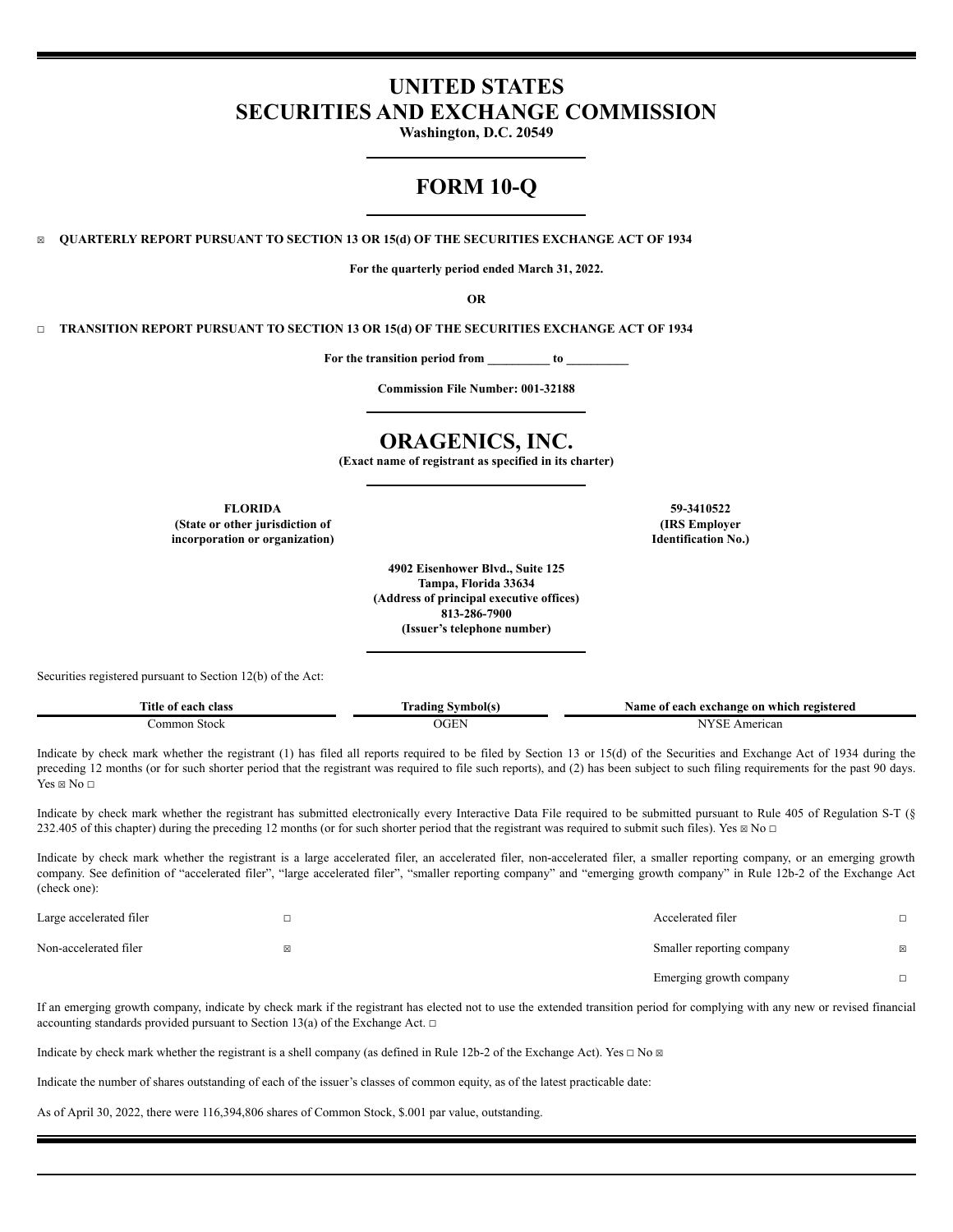|                   |                                                                                                                          | Page                    |
|-------------------|--------------------------------------------------------------------------------------------------------------------------|-------------------------|
|                   | <b>PART I - FINANCIAL INFORMATION</b>                                                                                    |                         |
| Item 1.           | <b>Financial Statements</b>                                                                                              | $\overline{\mathbf{3}}$ |
|                   | Consolidated Balance Sheets as of March 31, 2022 (unaudited) and December 31, 2021                                       | $\overline{\mathbf{3}}$ |
|                   | Consolidated Statements of Operations for the three months ended March 31, 2022 and 2021 (unaudited)                     | $\overline{4}$          |
|                   | Consolidated Statement of Changes in Shareholders' Equity for the three months ended March 31, 2022 and 2021 (unaudited) | 5                       |
|                   | Consolidated Statements of Cash Flows for the three months ended March 31, 2022 and March 31, 2021 (unaudited)           | 6                       |
|                   | <b>Notes to Consolidated Financial Statements (unaudited)</b>                                                            | $7\phantom{.0}$         |
| Item 2.           | Management's Discussion and Analysis of Financial Condition and Results of Operations                                    | 14                      |
| Item 3.           | Quantitative and Qualitative Disclosures About Market Risk.                                                              | 23                      |
| Item 4.           | <b>Controls and Procedures</b>                                                                                           | 23                      |
|                   | <b>PART II - OTHER INFORMATION</b>                                                                                       | 24                      |
| Item 1.           | <b>Legal Proceedings</b>                                                                                                 | 24                      |
|                   | Item 1A. Risk Factors                                                                                                    | 24                      |
| Item 2.           | Unregistered Sales of Equity Securities and Use of Proceeds                                                              | 25                      |
| Item 3.           | <b>Defaults Upon Senior Securities</b>                                                                                   | 25                      |
| Item 4.           | <b>Mine Safety Disclosures</b>                                                                                           | 25                      |
| Item 5.           | <b>Other Information</b>                                                                                                 | 25                      |
| Item 6.           | Exhibits                                                                                                                 | 26                      |
| <b>Signatures</b> |                                                                                                                          | 27                      |
|                   | $\overline{2}$                                                                                                           |                         |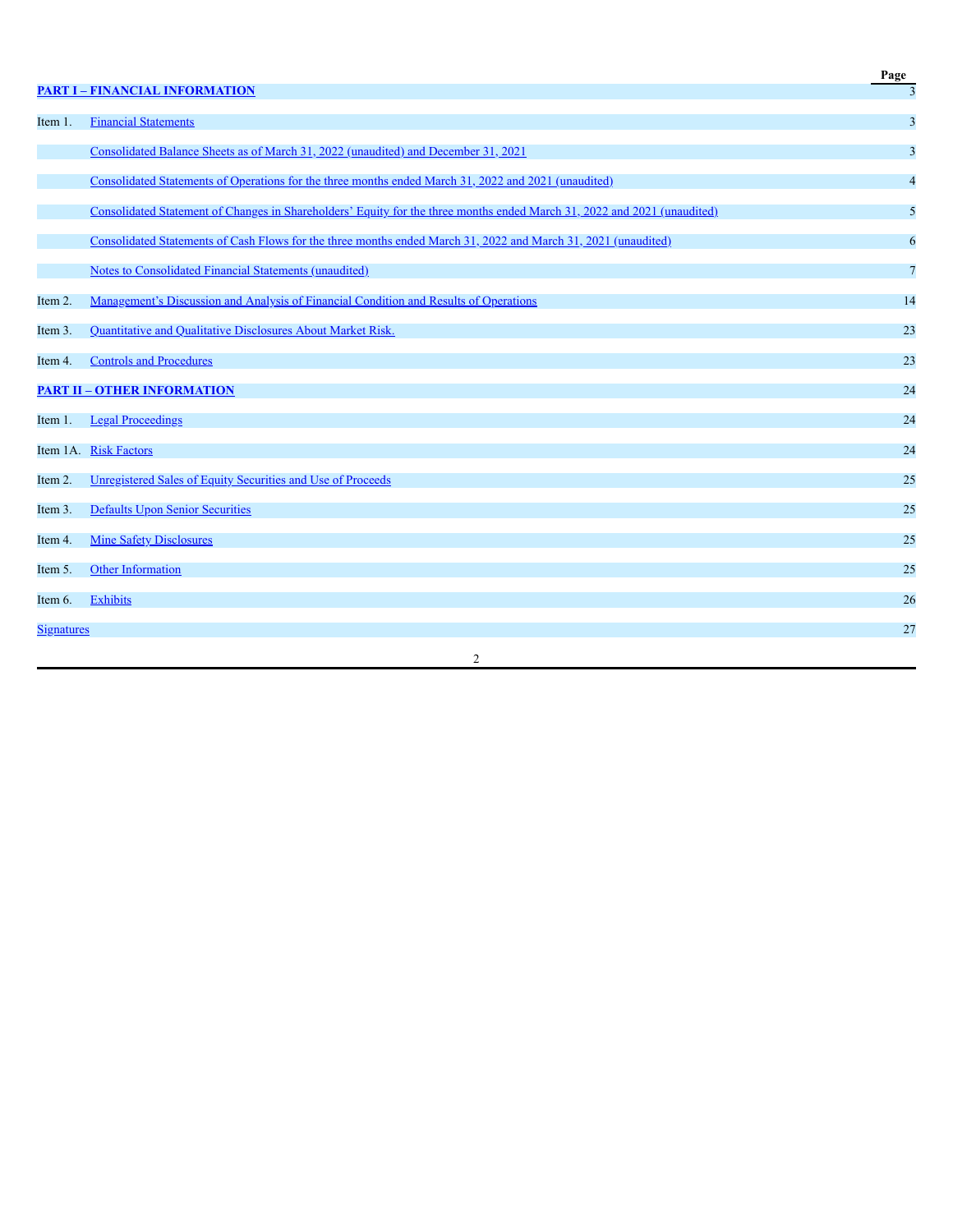## <span id="page-2-0"></span>**PART I – FINANCIAL INFORMATION**

## <span id="page-2-2"></span><span id="page-2-1"></span>**ITEM 1. FINANCIAL STATEMENTS**

#### **Oragenics, Inc. Consolidated Balance Sheets**

|                                                                        | March 31, 2022 |                 | December 31, 2021 |                 |
|------------------------------------------------------------------------|----------------|-----------------|-------------------|-----------------|
| <b>Assets</b>                                                          |                | (Unaudited)     |                   |                 |
| Current assets:                                                        |                |                 |                   |                 |
| Cash and cash equivalents                                              | $\mathbb{S}$   | 21,372,463      | $\mathbb{S}$      | 27,265,703      |
| Other receivables                                                      |                |                 |                   | 6,987           |
| Prepaid expenses and other current assets                              |                | 277,473         |                   | 434,699         |
| Total current assets                                                   |                | 21,649,936      |                   | 27,707,389      |
| Property and equipment, net                                            |                | 121,845         |                   | 45,708          |
| Operating lease right-of-use assets                                    |                | 431,961         |                   | 477,882         |
| <b>Total</b> assets                                                    |                | 22, 203, 742    | S                 | 28,230,979      |
| <b>Liabilities and Shareholders' Equity</b>                            |                |                 |                   |                 |
| Current liabilities:                                                   |                |                 |                   |                 |
| Accounts payable and accrued expenses                                  | $\mathbb{S}$   | 1,094,052       | \$                | 947,574         |
| Short-term notes payable                                               |                | 122,175         |                   | 303,416         |
| Operating lease liabilities                                            |                | 192,535         |                   | 194,270         |
| Total current liabilities                                              |                | 1,408,762       |                   | 1,445,260       |
| Long-term liabilities:                                                 |                |                 |                   |                 |
| Operating lease liabilities                                            |                | 253,928         |                   | 299,520         |
| Total long-term liabilities                                            |                | 253,928         |                   | 299,520         |
| Shareholders' equity:                                                  |                |                 |                   |                 |
| Preferred stock, no par value; 50,000,000 shares authorized; 9,417,000 |                |                 |                   |                 |
| Series A shares, 6,600,000 Series B shares, issued and outstanding at  |                |                 |                   |                 |
| March 31, 2022 and December 31, 2021, respectively                     |                | 2,656,713       |                   | 2,656,713       |
| Common stock, \$0.001 par value; 250,000,000 and 200,000,000 shares    |                |                 |                   |                 |
| authorized at March 31, 2022 and December 31, 2021, respectively,      |                |                 |                   |                 |
| 116,394,806 shares issued and outstanding at March 31, 2022 and        |                |                 |                   |                 |
| December 31, 2021, respectively                                        |                | 116,395         |                   | 116,395         |
| Additional paid-in capital                                             |                | 195,077,466     |                   | 194,987,219     |
| Accumulated deficit                                                    |                | (177, 309, 522) |                   | (171, 274, 128) |
| Total shareholders' equity                                             |                | 20,541,052      |                   | 26,486,199      |
| Total liabilities and shareholders' equity                             |                | 22, 203, 742    |                   | 28,230,979      |

*See accompanying notes.*

3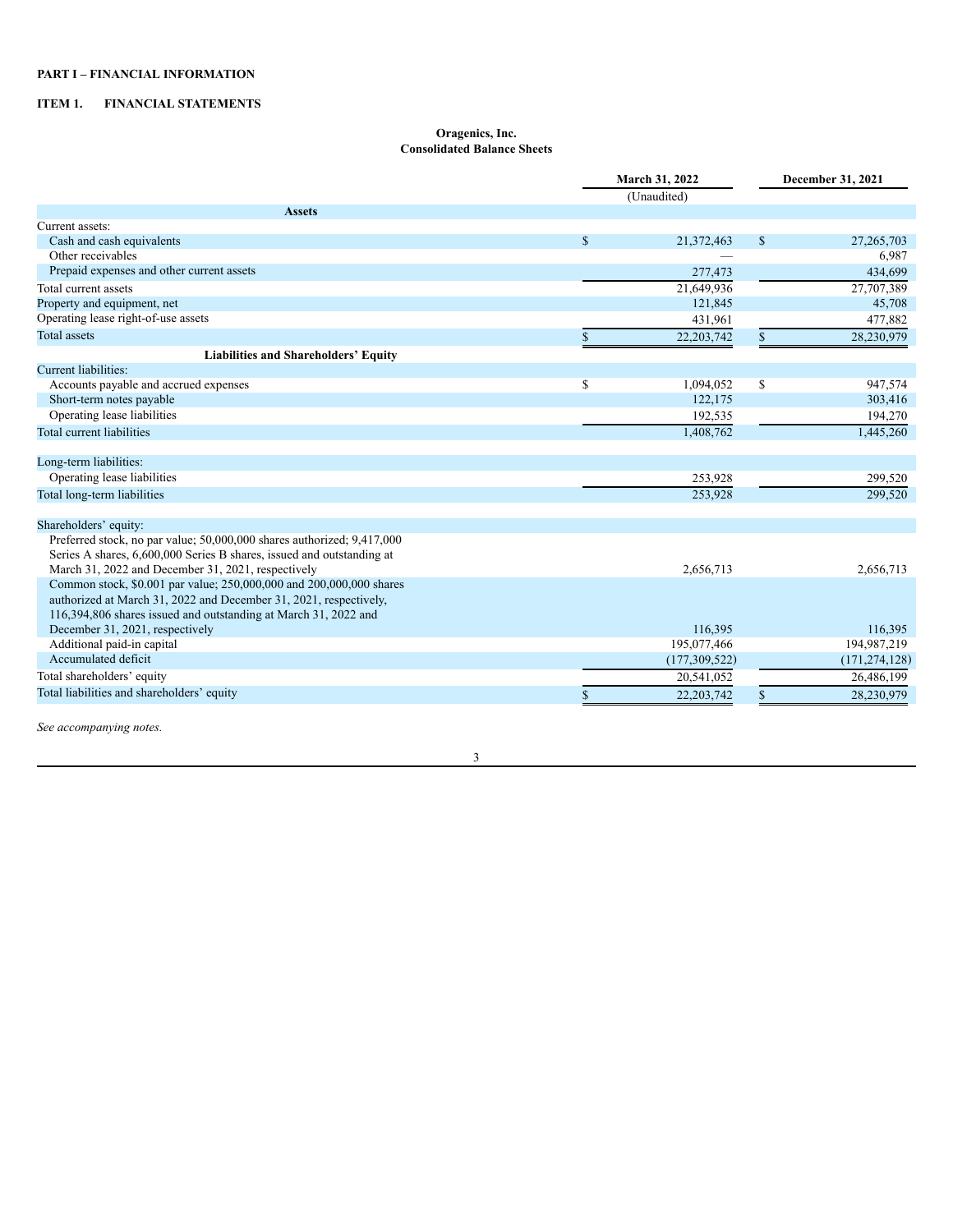## **Oragenics, Inc. Consolidated Statements of Operations (Unaudited)**

<span id="page-3-0"></span>

|                                                             |    | <b>For the Three Months</b><br>Ended March 31, |              |             |  |
|-------------------------------------------------------------|----|------------------------------------------------|--------------|-------------|--|
|                                                             |    | 2022                                           |              | 2021        |  |
| Grant revenue                                               | Ж. | 15,083                                         | $\mathbb{S}$ |             |  |
| Operating expenses:                                         |    |                                                |              |             |  |
| Research and development                                    |    | 4,738,062                                      |              | 3,260,904   |  |
| General and administrative                                  |    | 1,331,549                                      |              | 1,976,576   |  |
| Total operating expenses                                    |    | 6,069,611                                      |              | 5,237,480   |  |
| Loss from operations                                        |    | (6,054,528)                                    |              | (5,237,480) |  |
| Other income (expense):                                     |    |                                                |              |             |  |
| Interest income                                             |    | 11,906                                         |              | 20,033      |  |
| Interest expense                                            |    | (3,246)                                        |              | (2, 568)    |  |
| Local business tax                                          |    | (490)                                          |              | (600)       |  |
| Miscellaneous income                                        |    | 10,964                                         |              | 670         |  |
| Total other income, net                                     |    | 19,134                                         |              | 17,535      |  |
| Loss before income taxes                                    |    | (6,035,394)                                    |              | (5,219,945) |  |
| Income tax benefit                                          |    |                                                |              |             |  |
| Net loss                                                    |    | (6,035,394)                                    |              | (5,219,945) |  |
| Basic and diluted net loss per share                        |    | (0.05)                                         |              | (0.05)      |  |
| Shares used to compute basic and diluted net loss per share |    | 116,394,806                                    |              | 102,973,369 |  |

*See accompanying notes.*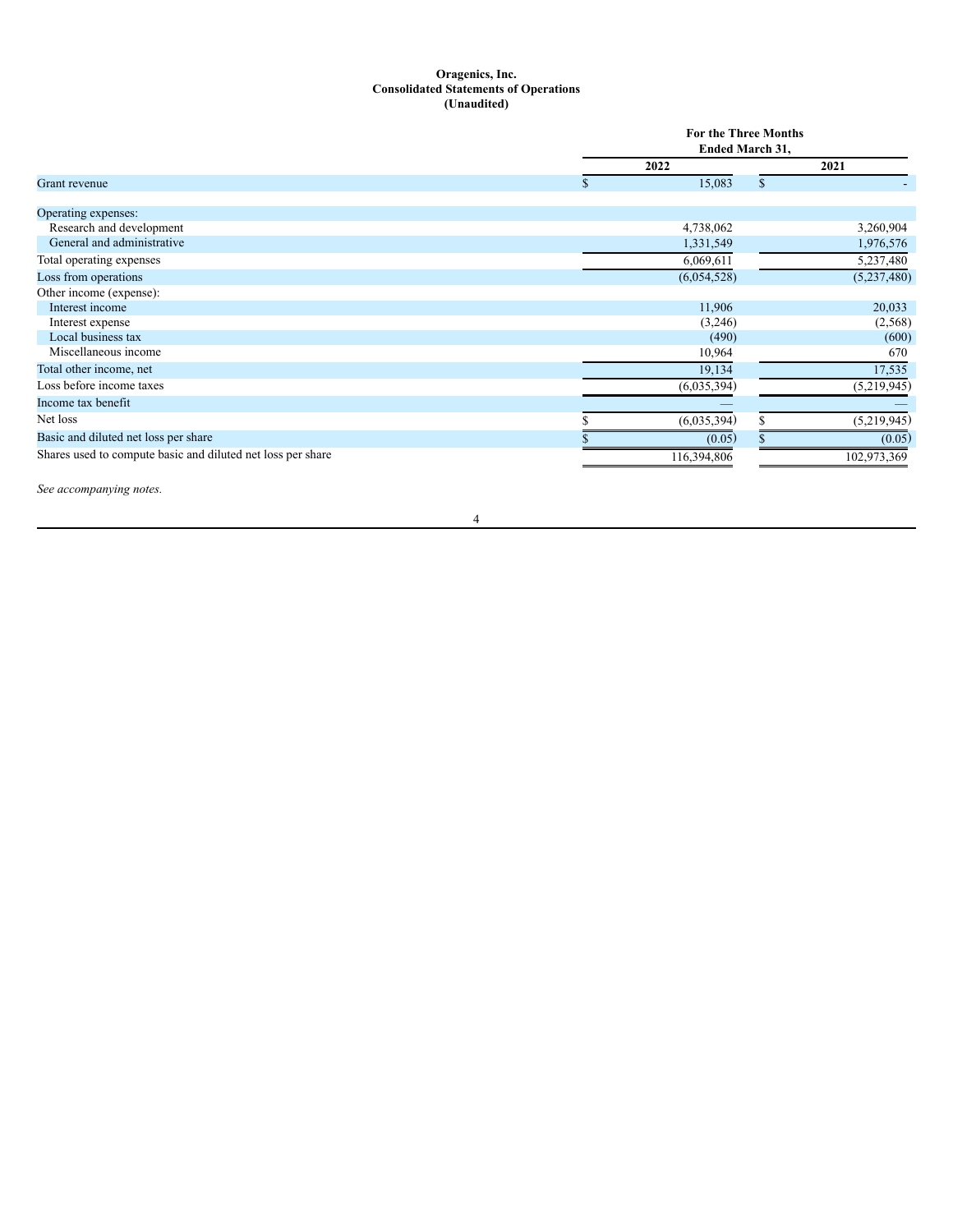## **Oragenics, Inc. Consolidated Statements of Changes in Shareholders' Equity (Unaudited)**

<span id="page-4-0"></span>

|                                                      | <b>Common Stock</b> |           | <b>Preferred Stock</b> |             | <b>Additional</b><br>Paid In | Accumulated       | <b>Total</b><br>Shareholders' |  |
|------------------------------------------------------|---------------------|-----------|------------------------|-------------|------------------------------|-------------------|-------------------------------|--|
|                                                      | <b>Shares</b>       | Amount    | <b>Shares</b>          | Amount      | Capital                      | Deficit           | Equity                        |  |
| Balances at December 31, 2021                        | 116,394,806         | \$116,395 | 16,017,000.000         | \$2,656,713 | \$194,987,219                | \$(171, 274, 128) | 26,486,199                    |  |
| Compensation expense<br>relating to option issuances |                     |           |                        |             | 90,247                       |                   | 90,247                        |  |
| Net loss                                             |                     |           |                        |             |                              | (6,035,394)       | (6,035,394)                   |  |
| Balances at March 31, 2022                           | 116,394,806         | \$116,395 | 16.017.000.000         | \$2,656,713 | \$195,077,466                | \$(177,309,522)   | 20,541,052                    |  |
|                                                      | <b>Common Stock</b> |           | <b>Preferred Stock</b> |             | <b>Additional</b><br>Paid In | Accumulated       | <b>Total</b><br>Shareholders' |  |
|                                                      | <b>Shares</b>       | Amount    | <b>Shares</b>          | Amount      | Capital                      | Deficit           | <b>Equity</b>                 |  |
| Balances at December 31, 2020                        | 91,766,928          | \$91,767  | 16,017,133.483         | \$7,174,854 | \$164,022,957                | \$(154, 444, 983) | 16,844,595<br>\$.             |  |
| Compensation expense                                 |                     |           |                        |             |                              |                   |                               |  |

| relating to option issuances          |             |           |                |             | 1,123,761     |                   | 1,123,761   |
|---------------------------------------|-------------|-----------|----------------|-------------|---------------|-------------------|-------------|
| Series C dividend                     |             |           | 33.016         | 1,117,531   |               | (1, 117, 531)     |             |
| Series C redemption                   |             |           | (166.499)      | (5,635,672) |               |                   | (5,635,672) |
| ATM offering - net of expenses        | 21,398,765  | 21,399    |                |             | 26,654,993    |                   | 26,676,392  |
| Issuance of common stock from warrant |             |           |                |             |               |                   |             |
| exercise                              | 2,472,573   | 2,472     |                |             | 2,258,864     |                   | 2,261,336   |
| Net loss                              |             |           |                |             |               | (5,219,945)       | (5,219,945) |
| Balances at March 31, 2021            | 115,638,266 | \$115,638 | 16,017,000.000 | \$2,656,713 | \$194,060,575 | \$(160, 782, 459) | 36,050,467  |

*See accompanying notes.*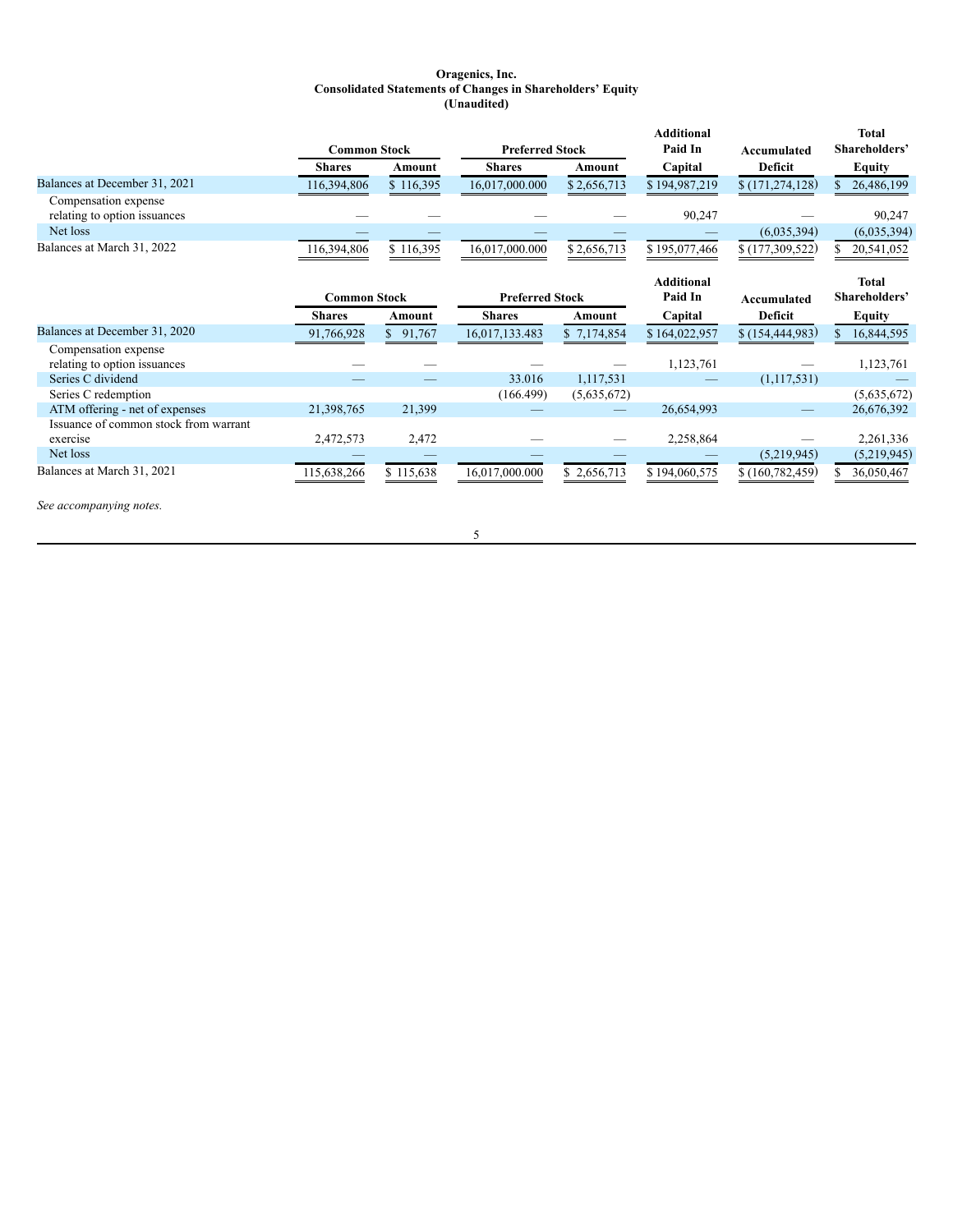## **Oragenics, Inc. Consolidated Statements of Cash Flows (Unaudited)**

<span id="page-5-0"></span>

|                                                                             | <b>For the Three Months</b><br><b>Ended March 31.</b> |    |             |
|-----------------------------------------------------------------------------|-------------------------------------------------------|----|-------------|
|                                                                             | 2022                                                  |    | 2021        |
| Cash flows from operating activities:                                       |                                                       |    |             |
| Net loss                                                                    | \$<br>(6,035,394)                                     | \$ | (5,219,945) |
| Adjustments to reconcile net loss to net cash used in operating activities: |                                                       |    |             |
| Depreciation and amortization                                               | 8,468                                                 |    | 12,725      |
| Gain on sale of property and equipment                                      | (10,964)                                              |    |             |
| Stock-based compensation expense                                            | 90,247                                                |    | 1,123,761   |
| Changes in operating assets and liabilities:                                |                                                       |    |             |
| Other receivables                                                           | 6,987                                                 |    |             |
| Prepaid expenses and other current assets                                   | 157,226                                               |    | 120,311     |
| Accounts payable and accrued expenses                                       | 146,478                                               |    | (364, 281)  |
| Net cash used in operating activities                                       | $\overline{(5,636,952)}$                              |    | (4,327,429) |
| Cash flows from investing activities:                                       |                                                       |    |             |
| Proceeds from sale of property and equipment                                | 12,000                                                |    |             |
| Purchase of property and equipment                                          | (87, 047)                                             |    |             |
| Net cash used in investing activities                                       | (75,047)                                              |    |             |
| Cash flows from financing activities:                                       |                                                       |    |             |
| Payments on short-term notes payable                                        | (181,241)                                             |    | (113, 346)  |
| Redemption of Series C Preferred stock                                      |                                                       |    | (5,635,672) |
| Proceeds from issuance of common stock for warrant exercise                 |                                                       |    | 2,261,336   |
| Net proceeds from issuance of common stock                                  |                                                       |    | 26,676,392  |
| Net cash provided by (used in) financing activities                         | (181, 241)                                            |    | 23,188,710  |
| Net increase (decrease) in cash and cash equivalents                        | (5,893,240)                                           |    | 18,861,281  |
| Cash and cash equivalents at beginning of period                            | 27,265,703                                            |    | 17,639,575  |
| Cash and cash equivalents at end of period                                  | 21,372,463                                            |    | 36,500,856  |
| Supplemental disclosure of cash flow information:                           |                                                       |    |             |
| Interest paid                                                               | 3,246                                                 |    | 2,568       |
| Non-cash investing and financing activities:                                |                                                       |    |             |
| Stock dividend on Series C Preferred stock                                  |                                                       |    | 1,117,531   |
| See accompanying notes.                                                     |                                                       |    |             |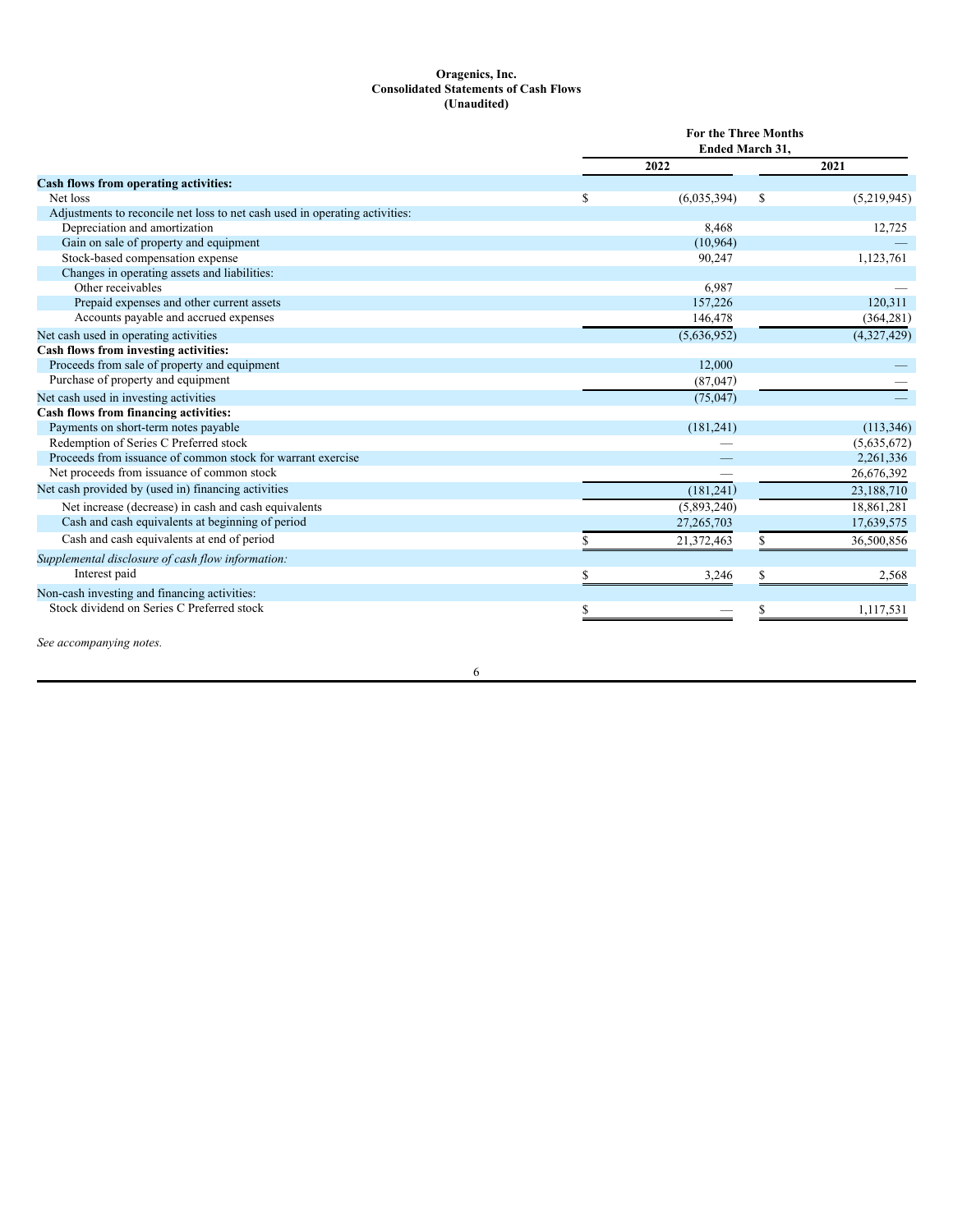#### **Oragenics, Inc. Notes to Consolidated Financial Statements (Unaudited)**

#### <span id="page-6-0"></span>**1. Organization**

Oragenics, Inc. (formerly known as Oragen, Inc.) (the "Company" or "we") was incorporated in November, 1996; however, operating activity did not commence until 1999. We are focused on the development of the NT-CoV2-1 intranasal vaccine candidate to combat the novel Severe Acute Respiratory Syndrome coronavirus ("SARS-CoV-2") coronavirus pandemic and the further development of effective treatments for novel antibiotics against infectious disease.

## **2. Basis of Presentation**

The accompanying unaudited interim consolidated financial statements as of March 31, 2022 and December 31, 2021 (audited) and three months ended March 31, 2022 and 2021, have been prepared in accordance with accounting principles generally accepted in the United States of America ("US GAAP") for interim consolidated financial information and with the instructions to Form 10-Q and Article 8 of Regulation S-X. Accordingly, they do not include all of the information and footnotes required by US GAAP for complete consolidated financial statements. In the opinion of management, the accompanying consolidated financial statements include all adjustments, consisting of normal recurring accruals, necessary for a fair presentation of the financial condition, results of operations and cash flows for the periods presented. The results of operations for the interim period ended March 31, 2022, are not necessarily indicative of the results of operations that may be expected for the year ended December 31, 2022, or any future period.

These consolidated financial statements should be read in conjunction with the audited financial statements and notes thereto for the year ended December 31, 2021, which are included in our Annual Report on Form 10-K filed with the Securities and Exchange Commission on March 24, 2022. The Company has incurred recurring losses and negative cash flows from operations since inception. To date, the Company has not generated significant revenues from operations. The Company incurred a net loss of \$6,035,394 and used cash of \$5,636,952 in its operating activities during the three months ended March 31, 2022. As of March 31, 2022, the Company had an accumulated deficit of \$177,309,522.

The Company expects to incur substantial expenditures to further develop its technologies. The Company believes the working capital at March 31, 2022 will be sufficient to meet the business objectives as presently structured through the fourth quarter of 2022. As such, there is substantial doubt that we can continue as a going concern beyond that date.

The Company's ability to continue operations after its current cash resources are exhausted depends on its ability to obtain additional financing or achieve profitable operations, as to which no assurances can be given. Cash requirements may vary materially from those now planned because of changes in the Company's focus and direction of its research and development programs, competitive and technical advances, or other developments. Additional financing will be required to continue operations after the Company exhausts its current cash resources and to continue its long-term plans for clinical trials and new product development. There can be no assurance that any such financing can be realized by the Company, or if realized, what the terms thereof may be, or that any amount that the Company is able to raise will be adequate to support the Company's working capital requirements until it achieves profitable operations.

The Company intends to seek additional funding through sublicensing arrangements, joint venturing or partnering, sales of rights to technology, government grants and public or private financings. The Company's future success depends on its ability to raise capital and ultimately generate revenue and attain profitability. The Company cannot be certain that additional capital, whether through selling additional debt or equity securities or obtaining a line of credit or other loan, will be available to it or, if available, will be on terms acceptable to the Company. If the Company issues additional securities to raise funds, these securities may have rights, preferences, or privileges senior to those of its common stock, and the Company's current shareholders may experience dilution. If the Company is unable to obtain funds when needed or on acceptable terms, the Company may be required to curtail its current development programs, cut operating costs and forego future development and other opportunities.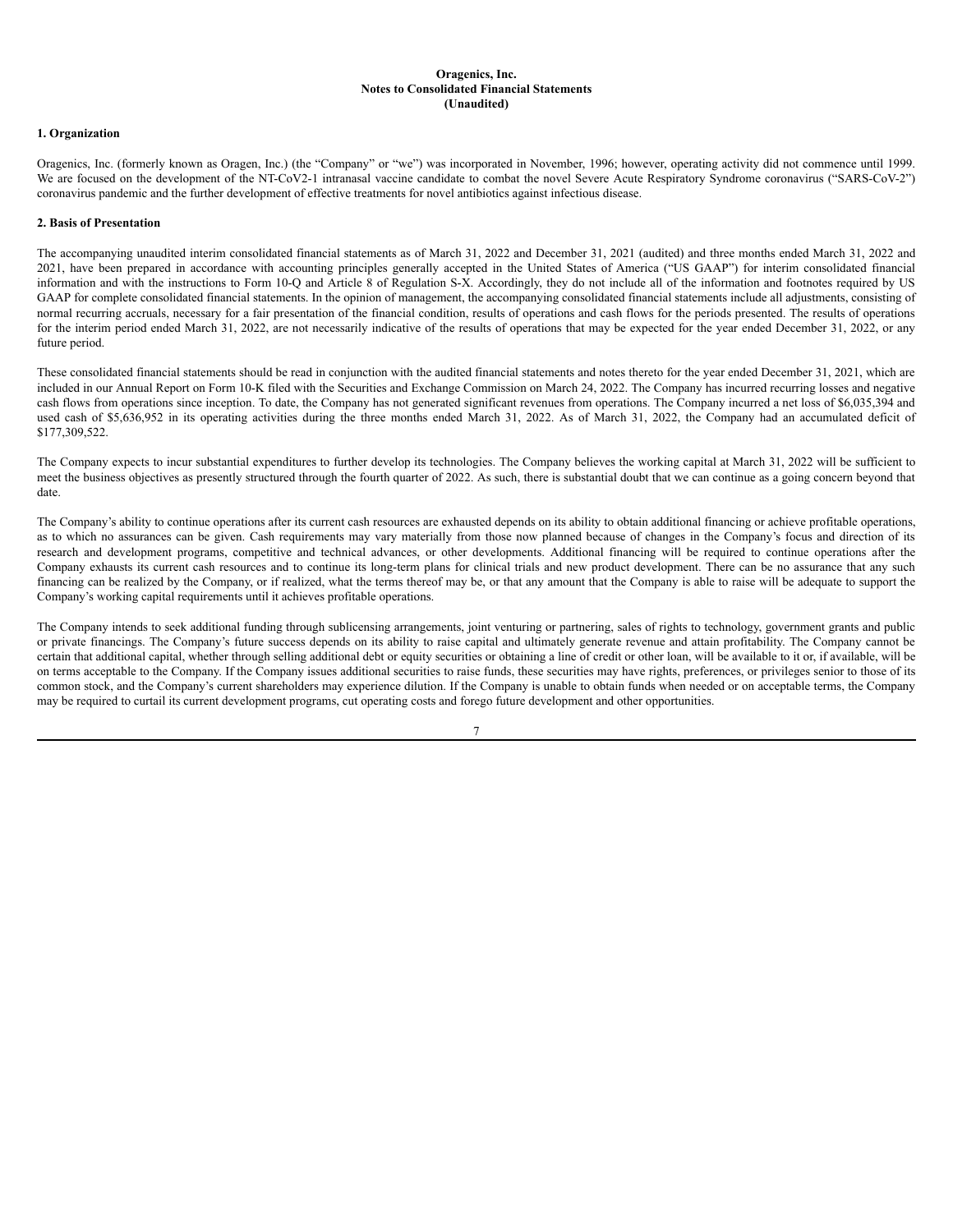## **3. Significant Accounting Policies**

## **Basis of Consolidation**

The consolidated financial statements include the accounts of Oragenics, Inc. and our wholly-owned subsidiary Noachis Terra, Inc. All intercompany balances and transactions have been eliminated.

#### **New Accounting Standards**

There are no additional accounting pronouncements issued or effective during the three months ended March 31, 2022, that have had, or are expected to have, a material impact on our consolidated financial statements.

## **Use of Estimates**

The preparation of consolidated financial statements in conformity with US GAAP requires management to make estimates and assumptions that affect the reported amounts of assets and liabilities and disclosure of contingent assets and liabilities at the date of the consolidated financial statements, as well as the reported amounts of expenses during the reporting period. Actual results could differ from those estimates. The principal area of estimation reflected in the consolidated financial statements is stock-based compensation.

#### **Stock-Based Payment Arrangements**

Generally, all forms of stock-based payments, including stock option grants, and warrants are measured at their fair value on the awards' grant date using a Black-Scholes pricing model. Stock-based compensation awards issued to non-employees for services rendered are recorded at the fair value of the stock-based payment. The expense resulting from stock-based payments are recorded in research and development expense or general and administrative expense in the consolidated statement of operations, depending on the nature of the services provided. Stock-based payment expense is recorded over the requisite service period in which the grantee provides services to us. To the extent the stock option grants, or warrants do not vest at the grant date they are subject to forfeiture.

#### **Stock-Based Compensation**

US GAAP requires all stock-based payments to employees, including grants of employee stock options, to be recognized in the consolidated financial statements based on their fair values as of the grant date. Stock-based compensation expense is recorded over the requisite service period in which the grantee provides services to us, to the extent the options do not vest at the grant date and are subject to forfeiture. For performance-based awards that do not include market-based conditions, we record share-based compensation expense only when the performance-based milestone is deemed probable of achievement. We utilize both quantitative and qualitative criteria to judge whether milestones are probable of achievement. For awards with market-based performance conditions, we recognize the grant-date fair value of the award over the derived service period regardless of whether the underlying performance condition is met. In connection with adopting ASU 2016-09, the Company made an accounting policy election to account for forfeitures in compensation expense as they occur.

#### **Warrants**

The Company used the Black Scholes Option Pricing Model in calculating the relative fair value of any warrants that have been issued.

#### **Net Loss Per Share**

During all periods presented, the Company had securities outstanding that could potentially dilute basic earnings per share in the future but were excluded from the computation of diluted net loss per share, as their effect would have been antidilutive because the Company reported a net loss for all periods presented. Basic and diluted net loss per share amounts are the same for the periods presented. Net loss per share is computed using the weighted average number of shares of common stock outstanding.

## **Concentrations**

Financial instruments which potentially subject the Company to concentrations of credit risk consist principally of cash and cash equivalents. The Company maintains cash accounts in commercial banks, which may, at times, exceed federally insured limits. The Company has not experienced any losses in such accounts. The Company believes it is not exposed to any significant credit risk on cash and cash equivalents. As of March 31, 2022, the uninsured portion of this balance was \$21,122,463. As of December 31, 2021, the uninsured portion of this balance was \$27,015,703.

#### **Grant Revenue**

Grant revenues are derived from a small business innovation research grant in the amount of \$250,000 ("Computer-aided Design for Improved Lantibiotics" R41GM136034. The Company recognizes grant revenue as reimbursable grant costs are incurred up to the pre-approved award limits within the budget period. The costs associated with these reimbursements are reflected as a component of research and development expenses in the accompanying consolidated statement of operations.

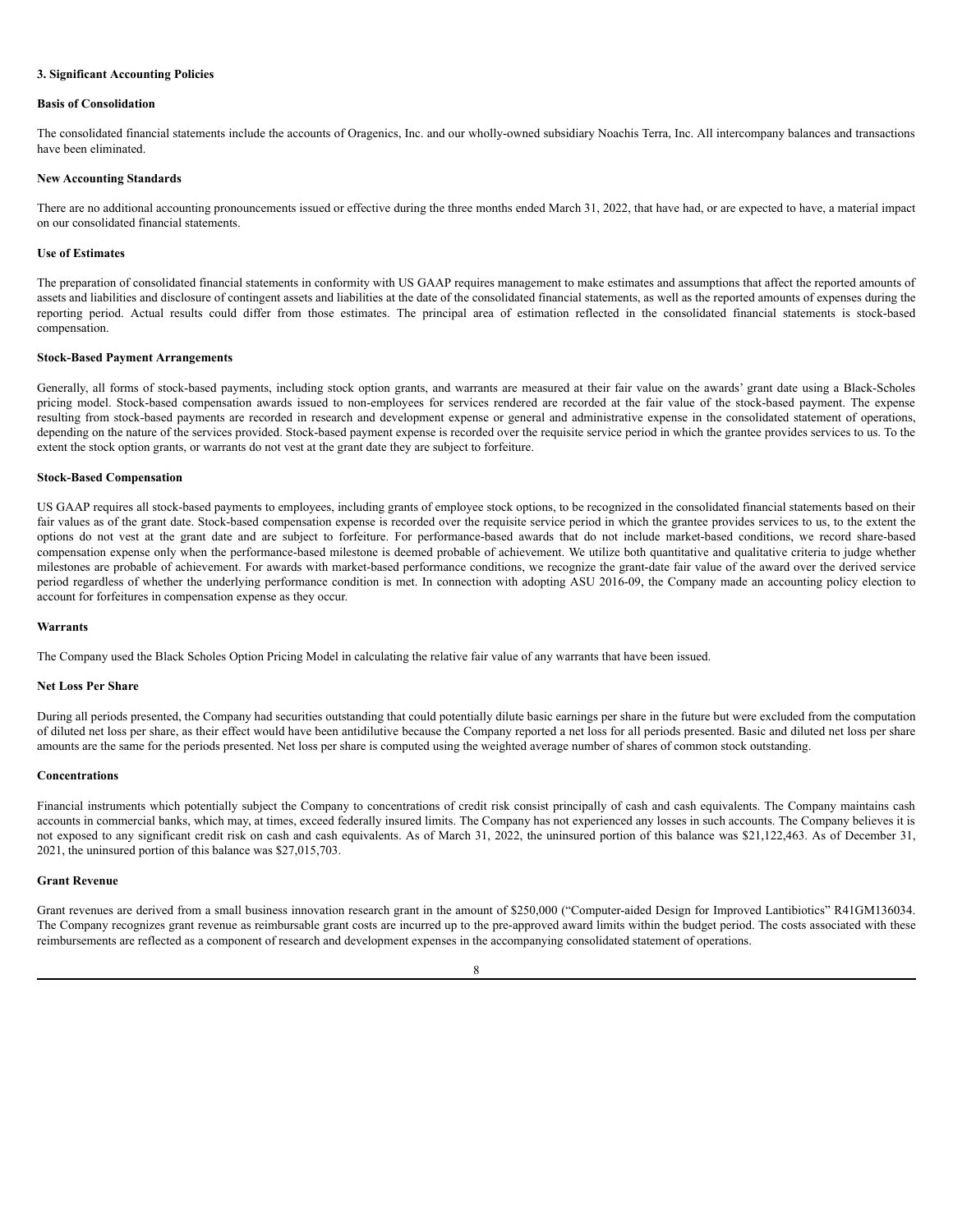## **4. Stock-based Compensation**

The Company recognized stock-based compensation on all employee and non-employee awards as follows:

|                                | <b>For the Three Months Ended</b><br>March 31, 2022 |        |  | <b>For the Three Months Ended</b><br>March 31, 2021 |  |  |
|--------------------------------|-----------------------------------------------------|--------|--|-----------------------------------------------------|--|--|
| Research and development       |                                                     | 39,455 |  | 30.927                                              |  |  |
| General and administrative     |                                                     | 50.792 |  | .092.834                                            |  |  |
| Total Stock-based compensation |                                                     | 90,247 |  | ,123,761                                            |  |  |

The following table summarizes the stock option activity during the three months ended March 31, 2022:

|                                  | <b>Number of Shares</b> | <b>Weighted Average</b><br><b>Exercise Price</b> | <b>Weighted Average</b><br>Remaining<br>Contractual Term<br>(In Years) |                    | Aggregate<br>Intrinsic Value <sup>(1)</sup> |
|----------------------------------|-------------------------|--------------------------------------------------|------------------------------------------------------------------------|--------------------|---------------------------------------------|
| Outstanding at December 31, 2021 | 6,724,402               | 0.95                                             | 7.99                                                                   |                    | 2,773                                       |
| Granted                          |                         |                                                  | --                                                                     |                    |                                             |
| Exercised                        |                         |                                                  | _                                                                      |                    |                                             |
| Forfeited                        | (54, 498)               | 1.53                                             | --                                                                     |                    | _                                           |
| Outstanding at March 31, 2022    | 6.669.904               | 0.95                                             | 7.75                                                                   | $\mathbf{\hat{S}}$ |                                             |
|                                  |                         |                                                  |                                                                        |                    |                                             |
| Exercisable at March 31, 2022    | 5,961,568               | 0.96                                             | 7.61                                                                   |                    |                                             |

(1)The aggregate intrinsic value is calculated as the difference between the exercise price of the underlying stock option awards and the closing market price of our common stock as of December 31, 2021 and March 31, 2022, respectively.

Total unrecognized compensation cost related to unvested stock options was \$311,534 as of March 31, 2022 and is expected to be recognized over a weighted-average period of less than two years.

On February 25, 2022, the Company held its reconvened Annual Meeting. At the Annual Meeting, the shareholders of the Company approved and ratified the Company's 2021 Equity Incentive Plan (the "2021 Plan") Which is a successor to the Company's 2012 Equity Incentive Plan (the "2012 Plan"). The 2021 Plan was originally approved by the Company's Board of Directors on March 13, 2021. The 2021 Plan provides the aggregate number of shares of Common Stock that may be issued under the 2021 Plan will not exceed the sum of (i) 10,000,000 new shares, (ii) the number of shares remaining available for the grant of new awards under the 2012 Equity Incentive Plan (the "2012 Plan") as of immediately prior to the effective date of the 2021 Plan, and (iii) certain shares subject to outstanding awards granted under the 2012 Plan that may become available for issuance under the 2021 Plan, as such shares become available from time to time. As of March 31, 2022, 10,582,806 shares of common stock are available for future awards under the 2021 Plan.

Each executive officer and non-employee director receiving equity-based awards is subject to a minimum dollar value stock ownership holding requirement with respect to the awards received as well as all prior equity awards under the Plan which requirements are intended to align the ability to sell shares with the performance of the Company's stock price. The executive officer recipients each have a minimum dollar value stock ownership holding requirement threshold equal to two times (2x) their then base salaries below which dollar threshold they would be precluded from selling any shares of Company stock obtained from the Company under its Plan. Also, the non-employee directors are each subject to a minimum dollar value stock ownership holding requirement threshold equal to six times the annual Board retainer (\$270,000) below which dollar threshold they would be precluded from selling shares of Company stock acquired from the Company under its Plan.

#### **5. Warrants**

During the three months ended March 31, 2021, the Company issued an additional 2,472,573 shares of common stock as a result of the exercise of certain outstanding warrants as follows: (i) warrants to acquire 360,000 shares of Common Stock at an exercise price of \$1.00 per share were exercised and (ii) warrants to acquire 2,112,573 shares of Common Stock at an exercise price of \$0.90 per share were exercised. The warrant exercises provided aggregate gross proceeds to the Company of \$2,261,336.

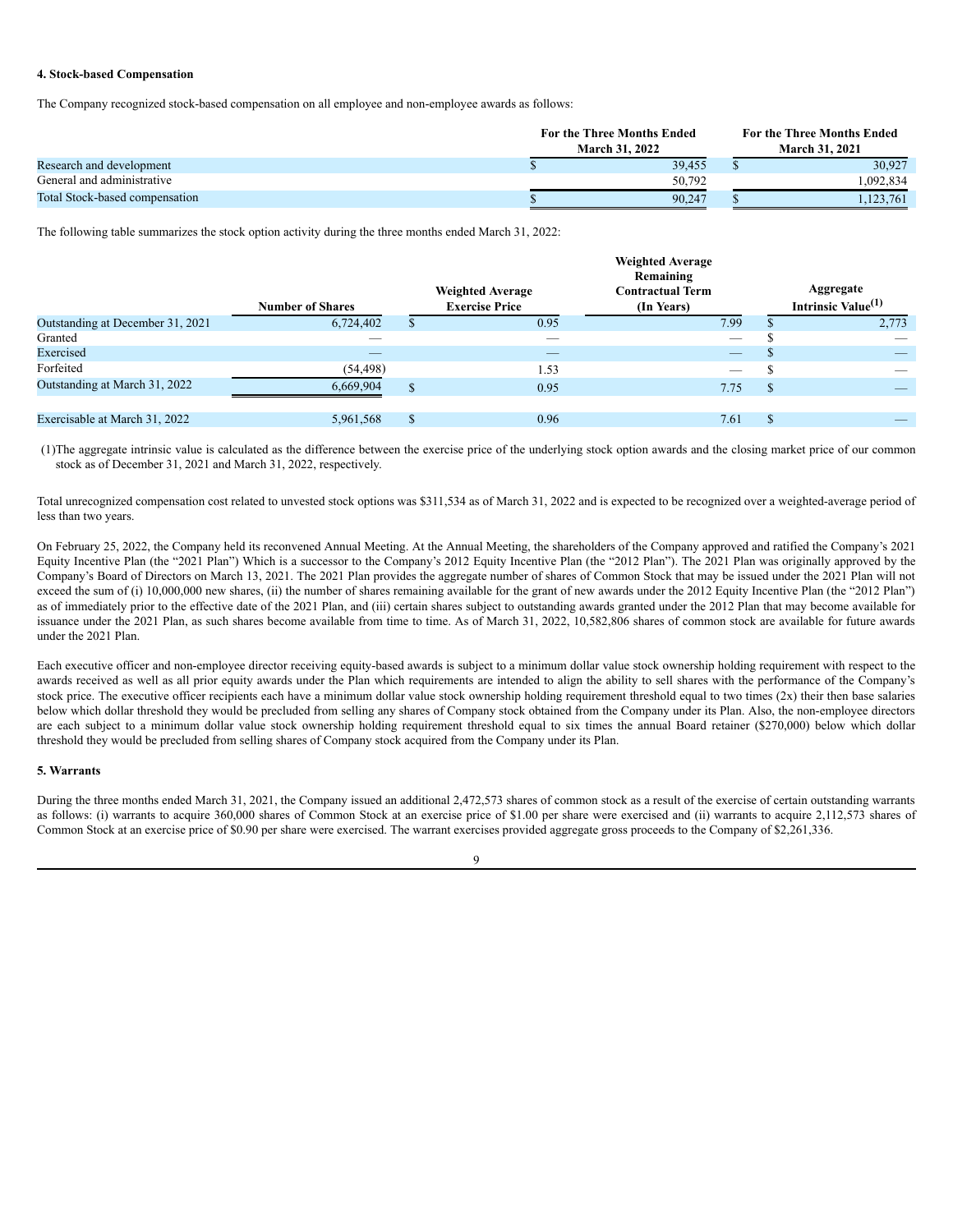A summary of warrant activity for the year ended December 31, 2021 and the three months ended March 31, 2022 is as follows:

|                             | Warrants    |             | Weighted<br>Average<br>Price |
|-----------------------------|-------------|-------------|------------------------------|
| Balance - December 31, 2020 | 20,513,145  | $\mathbf S$ | 1.36                         |
| Granted                     |             |             |                              |
| Exercised                   | (2,472,573) |             | 0.91                         |
| Expired                     |             |             |                              |
| Balance - December 31, 2021 | 18,040,572  |             | 1.42                         |
| Granted                     |             |             |                              |
| Exercised                   |             |             |                              |
| Expired                     |             |             |                              |
| Balance - March 31, 2022    | 18,040,572  | \$.         | 1.42                         |

The warrants outstanding as of March 31, 2022 are as follows:

|                       | Warrants    | <b>Expiration</b> |
|-----------------------|-------------|-------------------|
| <b>Exercise Price</b> | Outstanding | Date              |
| 3.10                  | 48,387      | 9/19/2022         |
| \$<br>2.00            | 900,000     | 4/10/2023         |
| \$<br>3.10            | 462,106     | 5/10/2024         |
| \$<br>3.10            | 602,414     | 7/25/2024         |
| \$<br>3.10            | 1,064,518   | 11/8/2024         |
| \$<br>1.00            | 3,174,500   | 7/17/2025         |
| \$<br>0.90            | 2,588,647   | 3/25/2024         |
| \$<br>1.25            | 9,200,000   | 5/1/2025          |
|                       | 18,040,572  |                   |

All outstanding warrants are classified as equity on the Company's Consolidated Balance Sheets.

#### **6. Short-Term Notes Payable**

As of March 31, 2022 and December 31, 2021, the Company had \$122,175 and \$303,416, respectively, in short-term notes payable for the financing of various insurance policies.

#### *Products Liability Insurance*

The product liability insurance policy has been renewed in subsequent periods without premium financing.

## *Directors' and Of icers' Insurance*

On July 24, 2021, the Company entered into a short-term note payable for \$600,169 bearing interest at 5.34% to finance a portion of the directors' and officers' liability insurance and employment practices liability insurance premiums. Principal and interest payments on this note began August 24, 2021 and are made evenly based on a straightline amortization over a 10-month period with the final payment being due on May 24, 2022.

On July 24, 2020, the Company entered into a short-term note payable for \$413,784 bearing interest at 5.39% to finance a portion of the directors' and officers' liability insurance and employment practices liability insurance premiums. Principal and interest payments on this note began August 24, 2020 and were made evenly based on a straight-line amortization over an 11-month period with the final payment being made on June 28, 2021.

#### **7. Commitments and Contingencies**

## *Additional Consideration-NTI Acquisition*

In connection with the Company's acquisition of NTI, the Company is obligated to pay the former sole shareholder of NTI contingent consideration based upon the exercise of certain of the Company's outstanding warrants as follows: (i) twenty percent (20%) of the cash proceeds received by the Company upon exercise of the Company's warrants carrying an exercise price of \$0.75 and \$0.90 and (ii) forty-five percent (45%) of the cash proceeds received by the Company upon exercise of the Company's warrants carrying an exercise price of \$1.00, in each case, for so long as the warrants remain outstanding. The Company's previously issued warrants carrying an exercise price of \$0.75 have expired by their terms. As a result, no additional consideration will be due to the former sole shareholder of NTI relating to these warrants.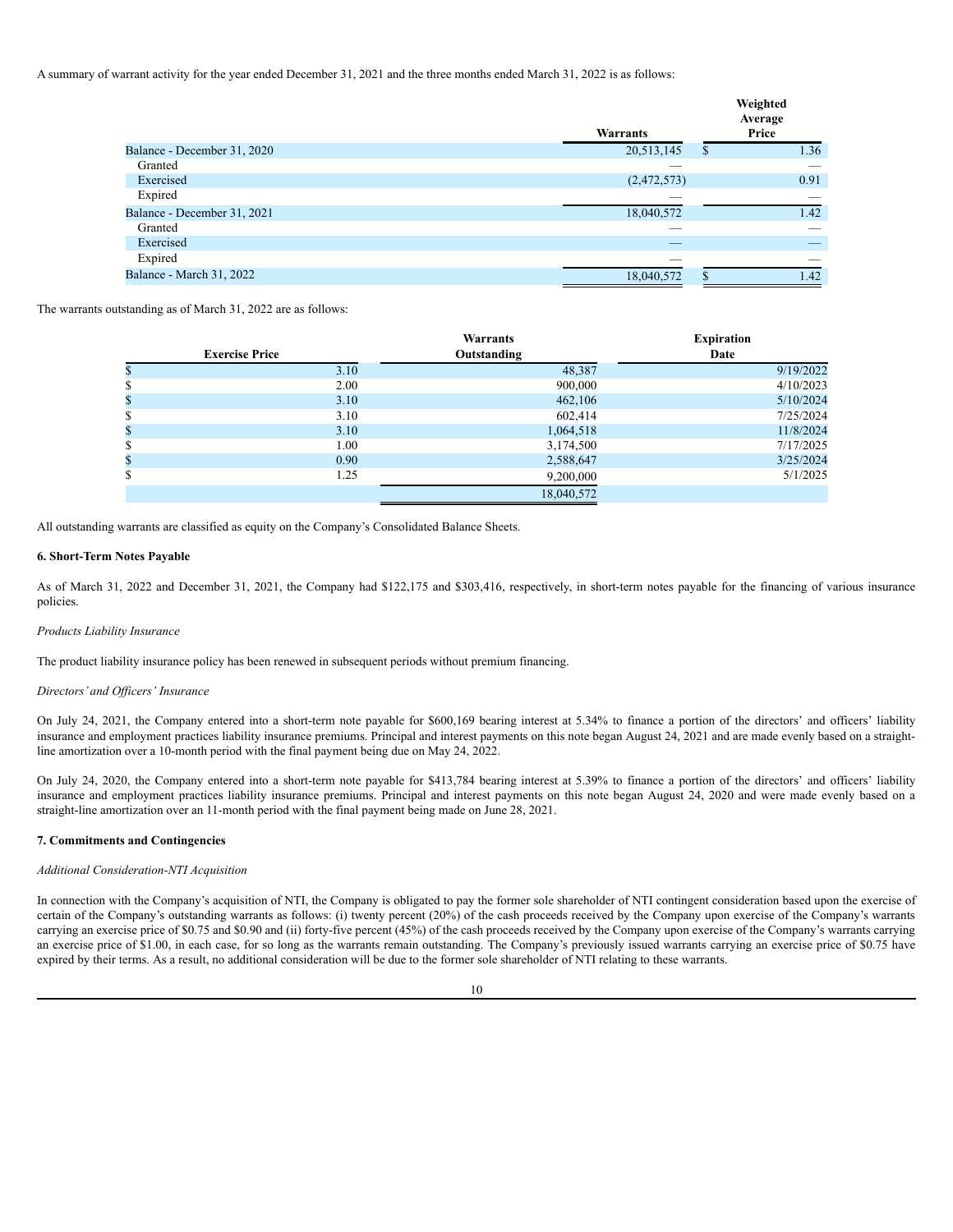During the three months ended March 31, 2021, 2,472,573 warrants were exercised as follows: (i) 360,000 shares at an exercise price of \$1.00 per share and (ii) 2,112,573 at an exercise price of \$0.90 per share. See Note 8. Shareholders' Equity.

As a result of the warrant exercises in 2021, the Company paid \$542,263 of additional consideration to the sole former shareholder of NTI. The additional consideration payment is included in research and development expenses.

During the three months ended March 31, 2022, no warrants were exercised that resulted in the payment of additional consideration to the sole former shareholder of NTI.

#### *NIH License*

Through NTI, the Company is a party to a Patent License and Biological Materials License Agreement (the "License Agreement" or "NIH License"), dated March 23, 2020, with the United States Department of Health and Human Services (the "HHS"), as represented by the National Institute of Allergy and Infectious Diseases ("NIAID"), an Institute within the National Institutes of Health ("NIH"). Under the terms of the License Agreement, we hold a nonexclusive, worldwide license to certain specified patent rights (including patent applications, provisional patent applications and Patent Cooperation Treaty ("PCT") patent applications) and biological materials relating to the use of pre-fusion coronavirus spike proteins to exploit products ("Licensed Products") and practice processes ("Licensed Processes") that are covered by the licensed patent rights and biological materials for the purpose of developing and commercializing a vaccine product candidate for SARS-CoV-2.

Under the terms of the License Agreement, the NIAID is entitled to receive a non-creditable, nonrefundable upfront license issue royalty of \$30,000 and reimbursement of \$11,739 for our pro rata share of the NIAID's past and future patent prosecution-related expenses (which amounts have already been paid). Additionally, the NIAID is entitled to receive lump sum nonrefundable minimum annual royalties, which increase in the year after the first commercial sale of any Licensed Products or the practice of any Licensed Processes, as well as lump sum benchmark royalties following our completion of certain commercial development and sales-related benchmarks. The NIH is entitled to receive earned royalties on the annual net sales of Licensed Products and the practice of any Licensed Processes (subject to certain reductions), at certain low- to mid-single digit royalty rates, which rates vary based on the total amount of annual net sales and the geographic market in which those sales occur. We must provide regular written reports to the NIAID on the development status of and royalty payments relating to the Licensed Products and the Licensed Processes.

The License Agreement will expire upon (a) twenty (20) years from the first commercial sale where no licensed patent rights exist or have ceased to exist or (b) the expiration of the last patent contained in the licensed patent rights, unless terminated earlier. None of the applications included in the NIH licensed patent rights have issued yet. The NIH may terminate or modify the license in the event of a material breach, including if the Company does not meet certain milestones by certain dates, or upon certain insolvency events that remain uncured following the date that is 90 days following written notice of such breach or insolvency event. The Company may terminate the license, or any portion thereof, at its sole discretion at any time upon 60 days written notice to the NIH.

#### *NRC License*

On July 26, 2021, the Company entered into a non-exclusive Technology License Agreement (the "License Agreement") with the National Research Council of Canada ("NRC") pursuant to which the NRC grants to the Company a license to use NRC's inventions, patents, trade secrets, know-how, copyright, biological material, designs, and/or technical information created by or on behalf of the NRC (the "NRC Technologies") relating to the derivatives of CHO  $^{2353}$  TM Cell Line listed in the License Agreement (the "Stable Cells") to: (i) make, research, and develop SARS-CoV-2 spike protein manufactured by a Stable Cell (the "Drug Substance*")* within Canada, Australia, the United Kingdom, the European Union and the United States (U.S.) (collectively the "Territory"); (ii) file regulatory approval, export and sell the final formulation of the Drug Substance ("Products") and (iii) engage contractors to use the Stable Cells to make Drug Substance or Products on behalf of the Company to be used and sold, worldwide, by the Company. The License Agreement was subsequently amended to include the Delta and Omicron variants. In addition, the Company subsequently amended the License Agreement to broaden the non-exclusive field of use to include all diseases caused by coronaviruses and any genetic variants thereof.

As consideration for the grant of the license, the Company will pay to the NRC an annual (low five digits) license fee, with the initial portion of the fee covering the first three years of the license. Additionally, we will pay certain milestone payments (a) upon transfer of each Stable Cell listed in the Agreement and (b) with regard to each of the first three Products, (i) upon submission of the Investigational New Drug application (IND) related thereto, (ii) upon dosing the first patient in a Phase 1 or Phase 2 clinical trial, (iii) upon dosing the first patient in a Phase 3 clinical trial and (iv) upon first regulatory approval. Milestone payments range from the low five digits to high six digits. In addition, Oragenics will pay a low single-digit royalty to the NRC for the sale of Products, based on sales revenue, commencing after the first commercial sale.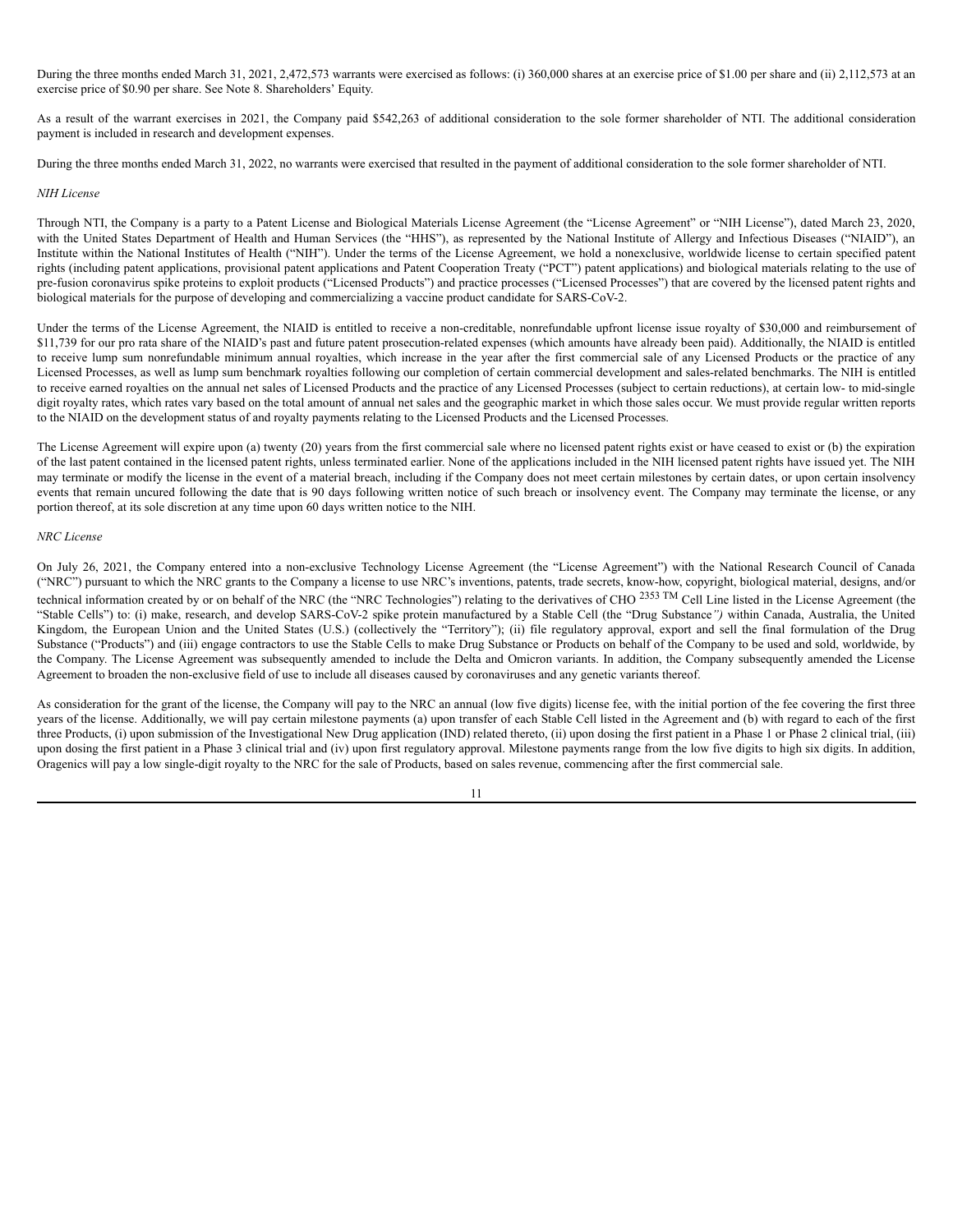Pursuant to the License Agreement, the NRC is required to bear the responsibility and pay the costs to obtain and maintain patents related to the NRC Technologies in the U.S., Canada, Brazil, European Union, Japan, South Korea, Singapore, Australia, China, and India, and the NRC shall use reasonable efforts to obtain and maintain those patents. Additional countries may be requested by us, in which event, the NRC will file and maintain such patents, at our expense.

Pursuant to the License Agreement, we are required to indemnify and hold the NRC and its employees and agents harmless from and against all liability and damages in connection with or arising out of all claims, demands, losses, damages, costs including solicitor and client costs, actions, suits or proceedings brought by any third party that are in any manner based upon, arising out of, related to, occasioned by, or attributable to the manufacturing, distribution, shipment, offering for sale, sale, or use of Products, services based on the NRC Technologies and product liability and infringement of intellectual property rights other than copyright, if any, licensed under the License A greement.

Unless terminated earlier, the License Agreement will terminate twenty (20) years from the effective date of the License Agreement. Either party may terminate the License Agreement, by giving written notice to the other party, if the other party defaults or is in breach of the License Agreement, provided that if the defaulting party cures the breach within 60 days after the notice is given, the License Agreement shall continue in full force and effect. The NRC may terminate the License Agreement if the Company becomes bankrupt, or insolvent, or has a receiver appointed to continue its operations, or passes a resolution for winding up. The License Agreement contains customary confidentiality obligations.

In addition, in connection with the initiative to develop its vaccine, we also previously entered into a material transfer agreement with the NRC for SARS-CoV-2 trimeric spike protein Wuhan variant and SARS-CoV-2 trimeric spike protein South African variant to move forward with pre-clinical testing.

#### *Leases*

*Lab Facility-Alachua.* The Company's Alachua facility is being leased from a real estate developer for a term of five years beginning in December 2019. Under the amended lease agreement, the rental payments range from \$12,870 per month to \$13,338 per month. The lease may be terminated prior to its stated expiration date upon the payment of nine-months rent.

*Corporate Of ice – Tampa.* In November of 2016, the Company entered into an amendment for the leased office space for corporate personnel located in Tampa, FL. The amended lease is for approximately 2,207 square feet. The lease period for the office space is for thirty-six months commencing on March 1, 2017. Lease payments range from \$4,138 per month to \$4,392 per month inclusive of insurance, taxes andutilities. The lease expired on February 29, 2020. In November of 2019, the Company entered into an amendment for the Tampa facility for a term of three years beginning in March of 2020. Under the amended lease agreement, the rental payments range from \$4,524 per month to \$4,800 per month.

Supplemental balance sheet information related to leases is as follows:

|                                                                                      | <b>March 31, 2022</b> |           |
|--------------------------------------------------------------------------------------|-----------------------|-----------|
| Weighted Average Remaining Lease Term In Years                                       |                       |           |
| Operating leases                                                                     | 2.21                  | 2.45      |
|                                                                                      |                       |           |
| Weighted Average Discount Rate                                                       |                       |           |
| Operating leases                                                                     | 5.70%                 | 5.70%     |
| Maturities of operating lease liabilities are as follows:<br>Year ended December 31: |                       |           |
| 2022                                                                                 | $\mathbb{S}$          | 163,244   |
| 2023                                                                                 |                       | 169,656   |
| 2024                                                                                 |                       | 146,718   |
| Total                                                                                |                       | 479,618   |
| Less: Imputed interest                                                               |                       | (33, 155) |
| Present value of lease liabilities                                                   |                       | 446,463   |
|                                                                                      |                       |           |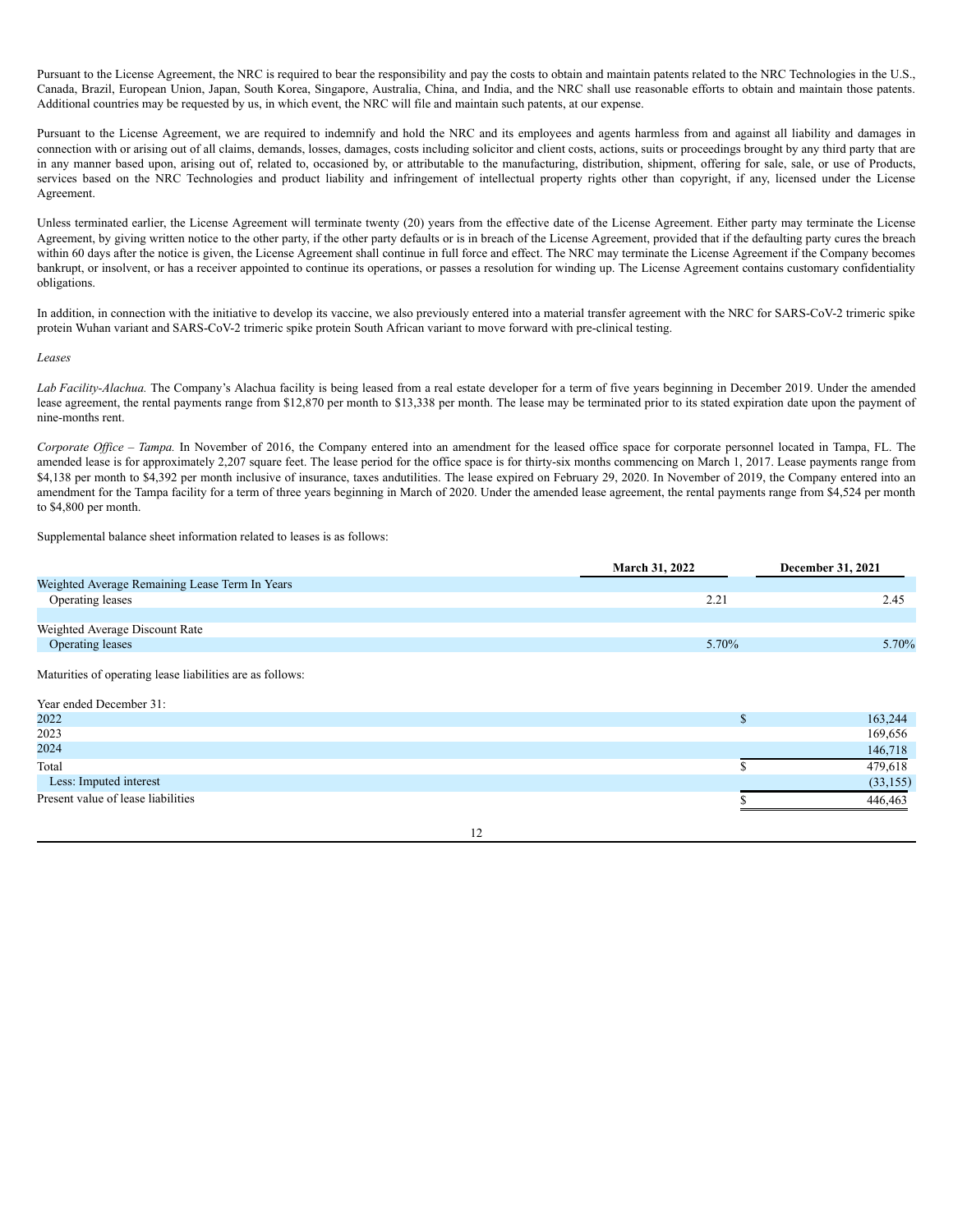The cost component of operating leases is as follows:

| <b>For the Three Months</b><br>Ended March 31, 2022                           |  |                             | <b>For the Three Months</b><br>Ended March 31, 2021 |                             |  |
|-------------------------------------------------------------------------------|--|-----------------------------|-----------------------------------------------------|-----------------------------|--|
| Operating lease cost                                                          |  | 57,129                      |                                                     | 56,964                      |  |
| Short-term lease cost                                                         |  | 1,634                       |                                                     | -611                        |  |
| Total lease cost                                                              |  | 58.763                      |                                                     | 57,575                      |  |
| Supplemental cash flow information related to operating leases is as follows: |  | <b>For the Three Months</b> |                                                     | <b>For the Three Months</b> |  |

|                                                                         | Ended March 31, 2022 |  | Ended March 31, 2021 |  |
|-------------------------------------------------------------------------|----------------------|--|----------------------|--|
| Cash paid for amounts included in the measurement of lease liabilities: |                      |  |                      |  |
| Operating cash flows from operating leases                              | 58.535               |  | 56.554               |  |

## **8. Shareholders' Equity**

## **Common Stock**

The Company's Board of Directors and the Company's shareholders, at its reconvened 2020 Annual Meeting on February 25, 2022, approved an amendment to our Amended and Restated Articles of Incorporation to (i) increase the number of authorized shares of common stock from 200,000,000 shares to 250,000,000 shares.

During the three months ended March 31, 2022, the Company issued no shares of common stock.

During the three months ended March 31, 2021, the Company issued an aggregate of 23,871,338 shares of common stock comprised of (i) 21,398,765 shares of common stock issued in connection with sales under its ATM Program which generated gross proceeds of approximately \$27.8 million and (ii) 2,472,573 shares of common stock issued as the result of the exercise of certain outstanding warrants which generated gross proceeds of approximately \$2.3 million as a result of the exercise of certain outstanding.

#### **Preferred Stock**

#### *Series C Non-Voting, Non-Convertible, Preferred Stock Dividend and Redemption*

During the three months ended March 31, 2021, the Company provided a notice of redemption, to the holder of the Company's Series C Preferred Stock to redeem all outstanding Series C Preferred Stock (which included the dividend of 26.697 shares paid on January 28, 2021 and any accrued dividends due through the redemption date of March 13, 2021). The Series C Preferred Stock redemption amount of approximately \$5.6 million was paid on March 15, 2021 and all outstanding shares of Series C Preferred Stock were cancelled.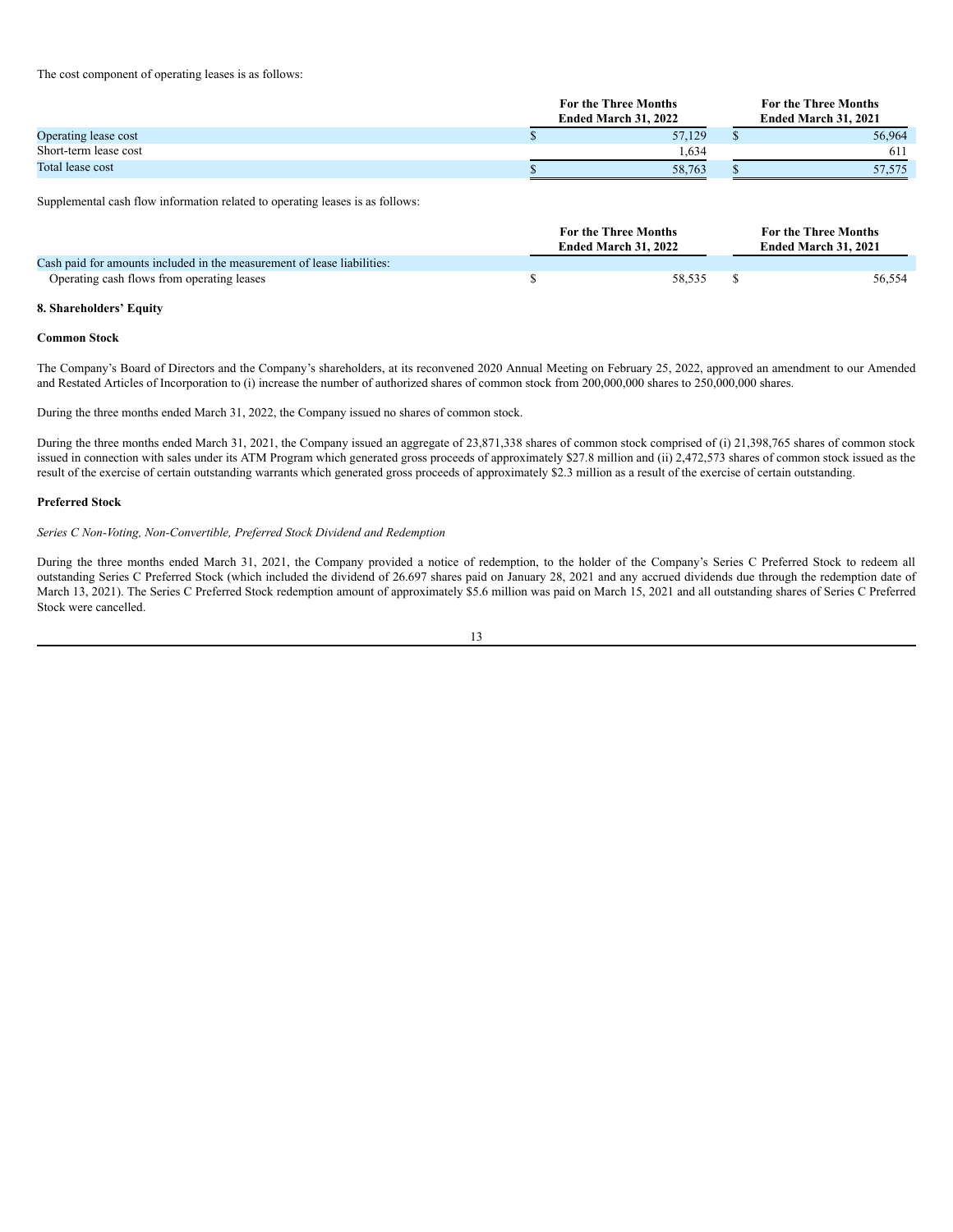#### <span id="page-13-0"></span>**ITEM 2. MANAGEMENT'S DISCUSSION AND ANALYSIS OF FINANCIAL CONDITION AND RESULTS OF OPERATIONS**

The following information should be read in conjunction with the Consolidated Financial Statements, including the notes thereto, included elsewhere in this Form 10-Q as well as our Annual Report on Form 10-K for the year ended December 31, 2021 filed on March 24, 2022.

As used in this quarterly report the terms "we", "us", "our", "Oragenics" and the "Company" mean Oragenics, Inc. and its wholly owned subsidiary Noachis Terra Inc., *unless the context otherwise requires.*

#### **Forward-Looking Statements**

This Quarterly Report on Form 10-Q includes "forward-looking" statements within the meaning of Section 27A of the Securities Act of 1933, as amended and Section 21E of the Securities Exchange Act of 1934, as amended. These forward-looking statements are not historical facts, but are based on current expectations, estimates and projections about our industry, our beliefs and our assumptions. These forward-looking statements include statements about our strategies, objectives and our future achievement. To the extent statements in this Quarterly Report involve, without limitation, our expectations for growth, estimates of future revenue, our sources and uses of cash, our liquidity needs, our current or planned clinical trials or research and development activities, product development timelines, our future products, regulatory matters, expense, profits, cash flow balance sheet items or any other guidance on future periods, these statements are forward-looking statements. These statements are often, but not always, made through the use of word or phrases such as "believe," "will," "expect," "anticipate," "estimate," "intend," "plan," and "would. "These forward-looking statements are not guarantees of future performance and concern matters that could subsequently differ materially from those described in the forward-looking statements. Actual events or results may differ materially from those discussed in this Quarterly Report on Form 10-Q. Except as may be required by applicable law, we undertake no obligation to update any forward-looking statements or to reflect events or circumstances arising after the date of this Report. Important factors that could cause actual results to differ materially from those in these forward looking statements are in the section entitled "Risk Factors" in the most recent Annual Report on Form 10- K, as updated by our recent Form 8-K Report filed with the Securities and Exchange Commission, and the other risks and uncertainties described elsewhere in this report as well as other risks identified from time to time in our filings with the Securities and Exchange Commission, press releases and other communications. In addition, the statements contained throughout this Quarterly Report concerning future events or developments or our future activities, including concerning, among other matters, current or planned clinical trials, anticipated research and development activities, anticipated dates for commencement of clinical trials, anticipated completion dates of clinical trials, anticipated meetings with the FDA or other regulatory authorities concerning our product candidates, anticipated dates for submissions to obtain required regulatory marketing approvals, anticipated dates for commercial introduction of products, and other statements concerning our future operations and activities, are forward-looking statements that in each instance assume that we are able to obtain sufficient funding in the near term and thereafter to support such activities and continue our operations and planned activities in a timely manner. There can be no assurance that this will be the case. Also, such statements assume that there are no significant unexpected developments or events that delay or prevent such activities from occurring. Failure to timely obtain sufficient funding, or unexpected developments or events, could delay the occurrence of such events or prevent the events described in any such statements from occurring.

#### **Overview**

We are a development-stage company dedicated to fighting infectious diseases including coronaviruses and multidrug-resistant organisms. Our lead product (NT-CoV2-1) is an intranasal vaccine candidate to prevent coronavirus disease 2019 ("COVID-19") from the SARS-CoV-2 virus and variants thereof. The NT-CoV2-1 program leverages coronavirus spike protein research licensed from the National Institute of Health and the National Research Council of Canada with a focus on reducing viral transmission and offering a more patient-friendly intranasal administration. Our lantibiotics program features a novel class of antibiotics against bacteria that have developed resistance to commercial antibiotics.

#### *Our SARS-CoV-2 Vaccine Product Candidate -* NT-CoV2-1

Following our May 2020 acquisition of one hundred percent (100%) of the total issued and outstanding common stock of Noachis Terra, Inc. ("Noachis Terra") we are focused on the development and commercialization of a vaccine product candidate to provide long-lasting immunity from SARS-CoV-2, which causes COVID-19. Noachis Terra is a party to a worldwide, nonexclusive intellectual property and biological materials license agreement with the National Institute of Allergy and Infectious Diseases ("NIAID"), an institute within the National Institutes of Health ("NIH"), relating to certain research, patent applications and biological materials involving pre-fusion stabilized coronavirus spike proteins and their use in the development and commercialization of a vaccine to provide specific, long lasting immunity from SARS-CoV-2. Since the acquisition we have conducted testing in animal models, including SARS-CoV-2 challenge studies in hamsters, using specific formulations for intramuscular administration (our Terra CoV-2 vaccine candidate) and intranasal administration (our NT-CoV2-1 vaccine candidate), both based on the NIAID pre-fusion stabilized spike protein antigens. Following consideration of a number of factors, including but not limited to the competitive landscape, we determined to bring the intranasal vaccine candidate NT-CoV2-1, into further development due to the greater differentiation versus current COVID-19 vaccines and the potential benefits of intranasal over intramuscular administration. We believe these benefits could include a higher reduction of transmission of SARS-CoV-2 and would offer a needle-free delivery option. We therefore are currently focusing our development efforts on our more highly differentiated NT-CoV2-1 vaccine candidate.

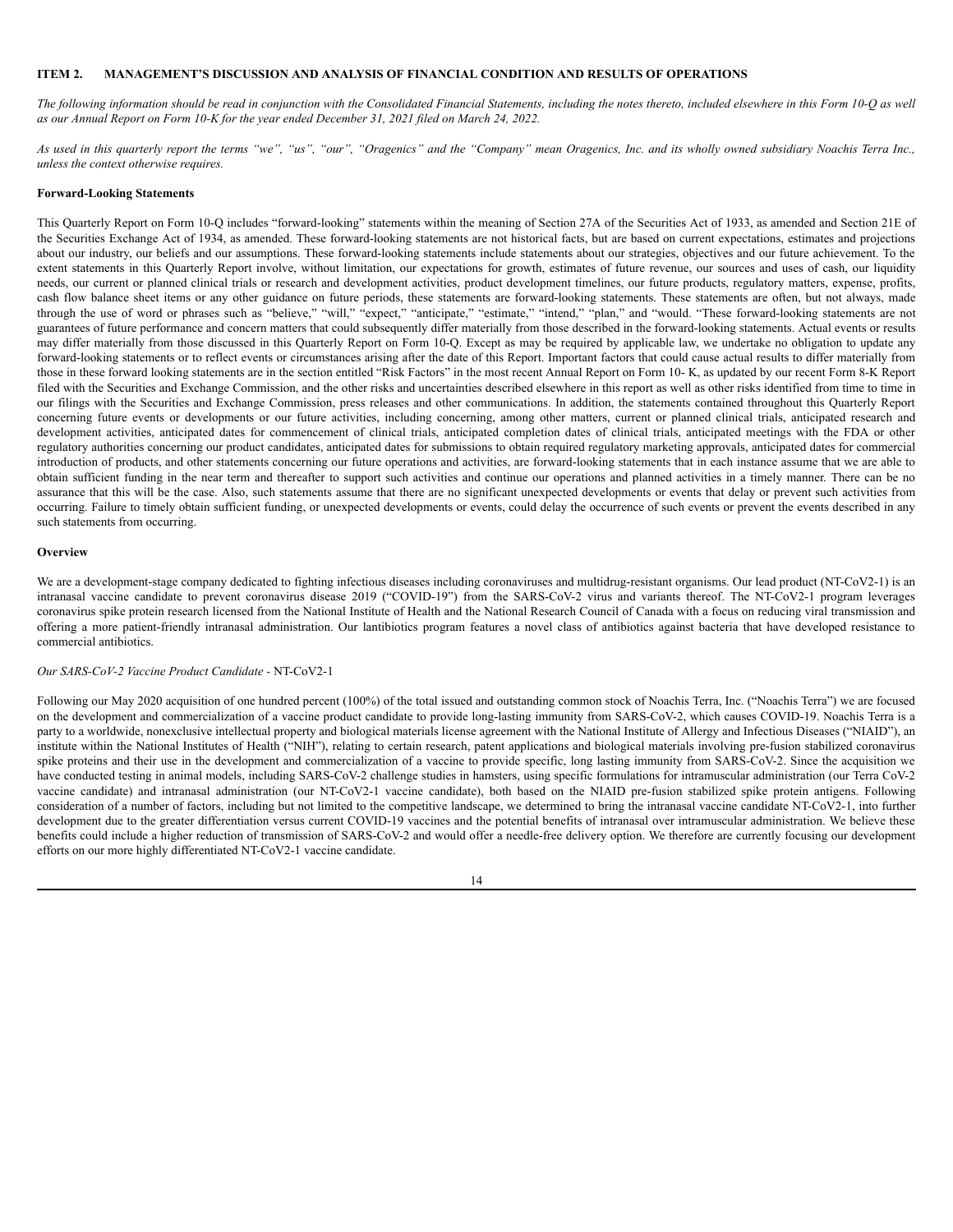Coronaviruses are a family of viruses that can lead to upper-respiratory infections in humans. Recent clinical reports also suggest that the SARS-CoV-2 virus can affect other body-systems, including the nervous, cardiovascular, gastrointestinal and renal systems. Among the recent iterations of coronaviruses to move from animal to human carriers is SARS-CoV-2, which, beginning in Wuhan, China, in late 2019, caused a global pandemic due to its rapid spread and the relatively high mortality rate (as compared to the seasonal influenza). In late April of 2022, the World Health Organization's estimates indicate the number of worldwide COVID-19 infections have exceeded 505 million and the number of deaths directly attributed to COVID-19 have exceeded 6.2 million. Pfizer/-BioNTech received FDA approval for their COVID-19 vaccines in August of 2021 and the Moderna vaccine in January 2022. The Janssen vaccine is currently available in the United States under Emergency Use Authorizations ("EUA") by the FDA. We believe given the size of the worldwide pandemic that even with additional vaccines projected to be available in the months ahead, there will be demand for the highly differentiated NT-CoV2-1 vaccine, once development is successfully completed. We intend to combine the research, patent applications and biological materials covered by our NIAID license with our existing clinical research and manufacturing capabilities to respond rapidly to this ongoing, global, public health issue. We believe our NT-CoV2-1 vaccine holds the possibility of playing an important role in addressing this issue.

Coronaviruses, such as SARS-CoV-2, possess signature protein spikes on their outer capsule. The NIAID license covers patents and data on a vaccine candidate that were created based on a stabilized pre-fusion spike trimeric protein. By stabilizing the spike protein in the pre-fusion state, the number of immunogenic centers is increased thereby allowing for a greater likelihood of successful antibody binding, resulting in an improved immunogenic response. The genetic code, acquired from the NIH, for the stabilized pre-fusion spike protein was provided to Aragen Bioscience, Inc. ("Aragen") for the purpose of insertion of the spike protein gene sequence into a Chinese Hamster Ovary ("CHO") cell line. Aragen is a leading contract research organization focused on accelerating pre-clinical biologics product development, has extensive experience building CHO cell lines for recombinant proteins, such as monoclonal antibodies. Aragen has successfully inserted the NIH pre-fusion spike protein gene sequence into a CHO cell line and is currently developing both the analytical tests and identifying preliminary cell line growth conditions to optimize the spike protein titers. Currently, "mini-pool" production and analytical development is underway. The process to transfer to full-scale manufacture has begun.

The NIH's pre-clinical study shows that this spike protein, adjuvanted with the mouse specific TLR-4-agonist Sigma Adjuvant System ("SAS", a TLR-4 agonist) that induces T cell activation), generates neutralizing antibody titers in both a pseudovirus neutralization assay and a plaque reduction neutralization titer (PRNT) assay. Recently released information indicated that pretreatment of mice with the NIH-created COVID-19 spike protein in combination with the SAA adjuvant completely inhibited viral growth in the nasal cavities and lungs of infected animals compared to unvaccinated control animals. In October 2020, we received feedback to our Type B Pre-IND Meeting Request from the FDA. The response indicated that the FDA broadly supported our planned approach to the pre-clinical program that would support the clinical development of the Terra CoV-2 vaccine. Due to our current focus on our intranasal vaccine candidate, we have submitted a request to the FDA for a type B Pre-IND Meeting Request to discuss NT-CoV2-1, which is expected to occur by mid-July 2022.

We also entered into a material transfer agreement with Biodextris Inc. for the use of three intranasal mucosal adjuvants in our Terra CoV-2 and NT-CoV2-1 vaccine candidates. BDX100, BDX300 and BDX301 are proteosome-based adjuvants comprised of proteins and lipopolysaccharides with improved attributes including enhanced immune response, manufacturing efficiency and the benefits of intranasal vaccine administration. The agreement allows for the future collaboration regarding the intranasal delivery of vaccine during clinical development with the opportunity to enter into a commercial agreement upon regulatory approval of the intranasal vaccine.

The NT-CoV2-1 vaccine containing Inspirevax's intranasal mucosal adjuvant BDX301 has been studied in pre-clinical animal studies, including hamster viral challenge studies and mouse immunogenicity studies. A rabbit toxicology study has been initiated and is required for regulatory approval prior to the Phase 1 clinical study. We believe the NT-CoV2-1 vaccine has the potential to lead to a higher reduction of transmission of SARS-CoV-2 and offers a needle-free delivery option. This vaccine could also permit cost effective storage and distribution at refrigerated temperatures, which should facilitate distribution.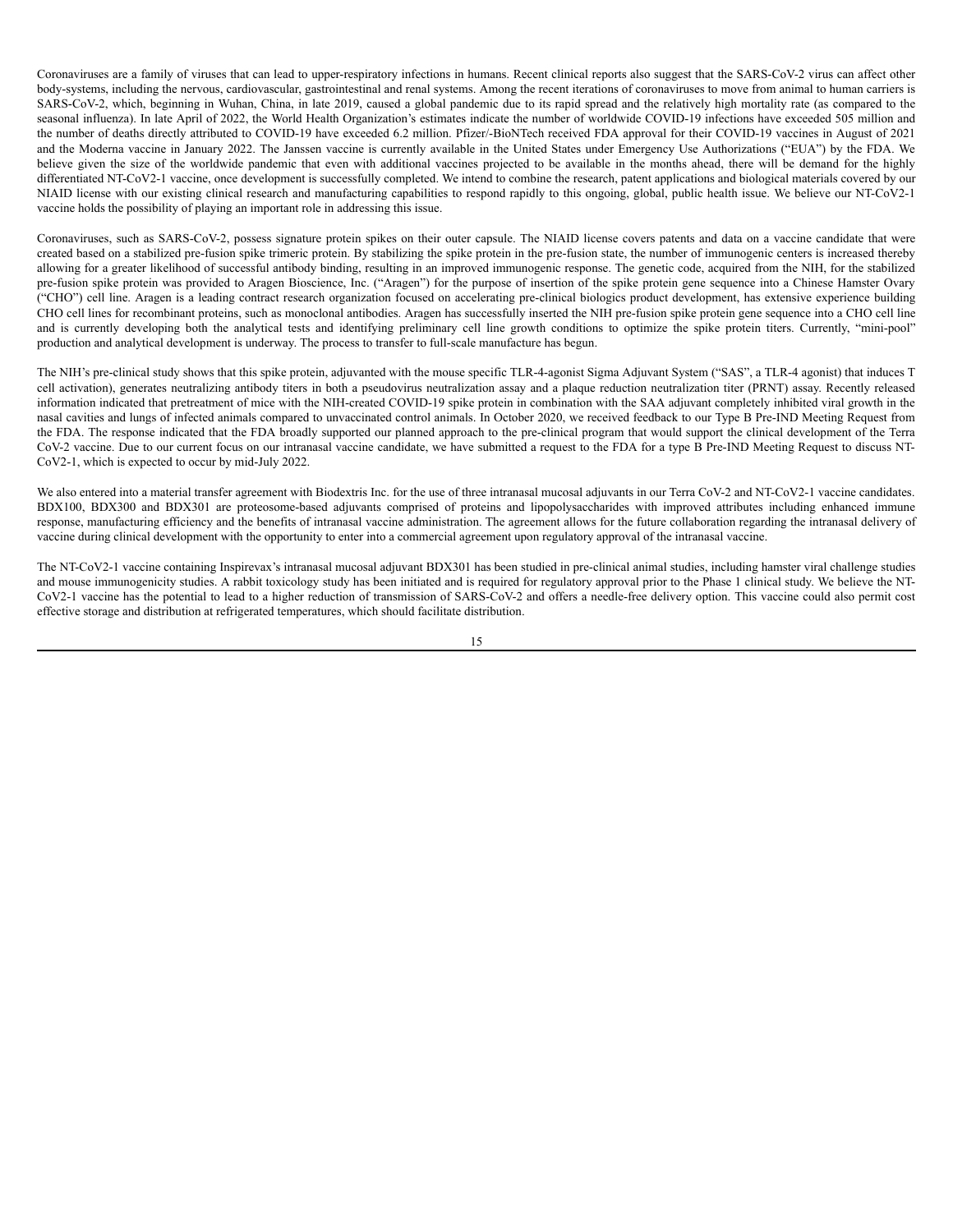On July 26, 2021, we entered into a licensing agreement with the NRC that enables us to pursue the rapid development of next-generation vaccines against the SARS-CoV-2 virus and its variants. The license was subsequently extended to include the Omicron variant. In addition, we broadened the non-exclusive field of use to include all diseases caused by coronaviruses and any genetic variants thereof. The NRC technologies, in combination with the U.S. NIH elements found in our NT-CoV2-1 vaccine candidates, provide us with a platform that can generate cell lines for high-yield production of spike protein antigens for existing and emerging variants of concern. This platform should allow production of cell lines within six to eight weeks of spike gene sequence availability, compared with six to nine months for traditional production of such cell lines. The NRC technologies, developed with support from the NRC's Pandemic Response Challenge Program, are expected to expedite the evaluation of SARS-CoV-2 antigen candidates in pre-clinical and clinical studies.

We began pre-clinical studies in June of 2021 through our collaboration and material transfer agreement with the NRC. We initiated an immunogenicity study in mice to evaluate several adjuvant candidates. On August 30, 2021, we announced the successful completion of these mouse immunogenicity studies that supported further development using either the intramuscular or intranasal routes of administration. A hamster challenge study was initiated in September of 2021 to assess inhibition of viral replication using adjuvants specific for intramuscular and intranasal administration. In December of 2021, we announced that both formulations generated robust immune responses and reduced the SARS-CoV-2 viral loads to undetectable levels in the nasal passages and lungs five days following a viral challenge. By contrast, hamsters in the control groups that had received saline or adjuvants alone had no detectable immune response and substantial viral loads. The vaccines delivered by intranasal and intramuscular routes generated immune responses as measured by multiple assays.

Through assessment of a variety of factors including evolving variants and available vaccines in use, we have determined to focus our development efforts on the intranasal delivery of our vaccine product candidate, NT-CoV2-1, which is more highly differentiated than the currently available and late-stage COVID-19 vaccines. As a result, we expect to file an IND application with the FDA upon completion of our pending toxicology study and to thereafter commence a Phase 1 clinical study with NT-CoV2-1, the protocol for which is currently under development.

We expect to use our currently available cash resources to continue to advance the development of NT-CoV2-1 through IND-enabling studies, including immunogenicity, viral challenge studies, toxicology studies, and the Phase 1 trial with further clinical development being contingent upon the receipt of additional funding, including non-dilutive government grant funding which we continue to pursue, or partnering or out-licensing opportunities.

## *Our Antibiotic Product Candidate - Oragenics Derived Compound (ODC-x)*

Members of our scientific team discovered that a certain bacterial strain of *Streptococcus mutans,* produces Mutacin 1140 (MU1140), a molecule belonging to the novel class of antibiotics known as lantibiotics. Lantibiotics, such as MU1140, are highly modified peptide antibiotics made by a small group of Gram-positive bacterial species. Over 60 lantibiotics have been discovered, to date. We believe lantibiotics are generally recognized by the scientific community to be potent antibiotic agents.

In nonclinical testing, MU1140 has shown activity against all Gram-positive bacteria against which it has been tested, including those responsible for a number of healthcare associated infections, or HAIs. A high percentage of hospital-acquired infections are caused by highly antibiotic-resistant bacteria such as methicillin-resistant Staphylococcus aureus (MRSA) or multidrug-resistant Gram-negative bacteria. We believe the need for novel antibiotics is increasing as a result of the growing resistance of target pathogens to existing FDA approved antibiotics on the market.

Lantibiotics have been difficult to investigate for their clinical usefulness as therapeutic agents in the treatment of infectious diseases due to a general inability to produce or synthesize sufficient quantities of pure amounts of these molecules. Traditional fermentation methods can only produce minute amounts of the lantibiotic.

In June 2012, we entered into a worldwide exclusive channel collaboration agreement with Precigen, Inc (formerly known as Intrexon Corporation), ILH Holdings, Inc. (n/k/a Eleszto Genetika, Inc. ("EGI"), for the development and commercialization of the native strain of MU1140 and related homologs to use its advanced transgene and cell engineering platforms. In September of 2021, we and EGI, mutually terminated the amended and restated worldwide exclusive channel collaboration agreement dated March 1, 2021 (the "Lantibiotic ECC") pursuant to which we were pursuing the development of OG716 as a lead product candidate for the treatment of *C. diff.* As a result of the mutual termination of the Lantibiotic ECC, we ceased pre-clinical development of our product candidate OG716 and other compounds covered by the Lantibiotic ECC, all licenses provided pursuant to the Lantibiotic ECC between the parties were terminated and there are no continuing obligations between the parties, except as to confidentiality. We made no payments to EGI in connection with the mutual termination. Each party retained all right and title to their own respective intellectual property. The termination of the Lantibiotic ECC was to enable us to focus on our continuing independent research and development efforts relative to lantibiotics in order to identify new compounds to pursue.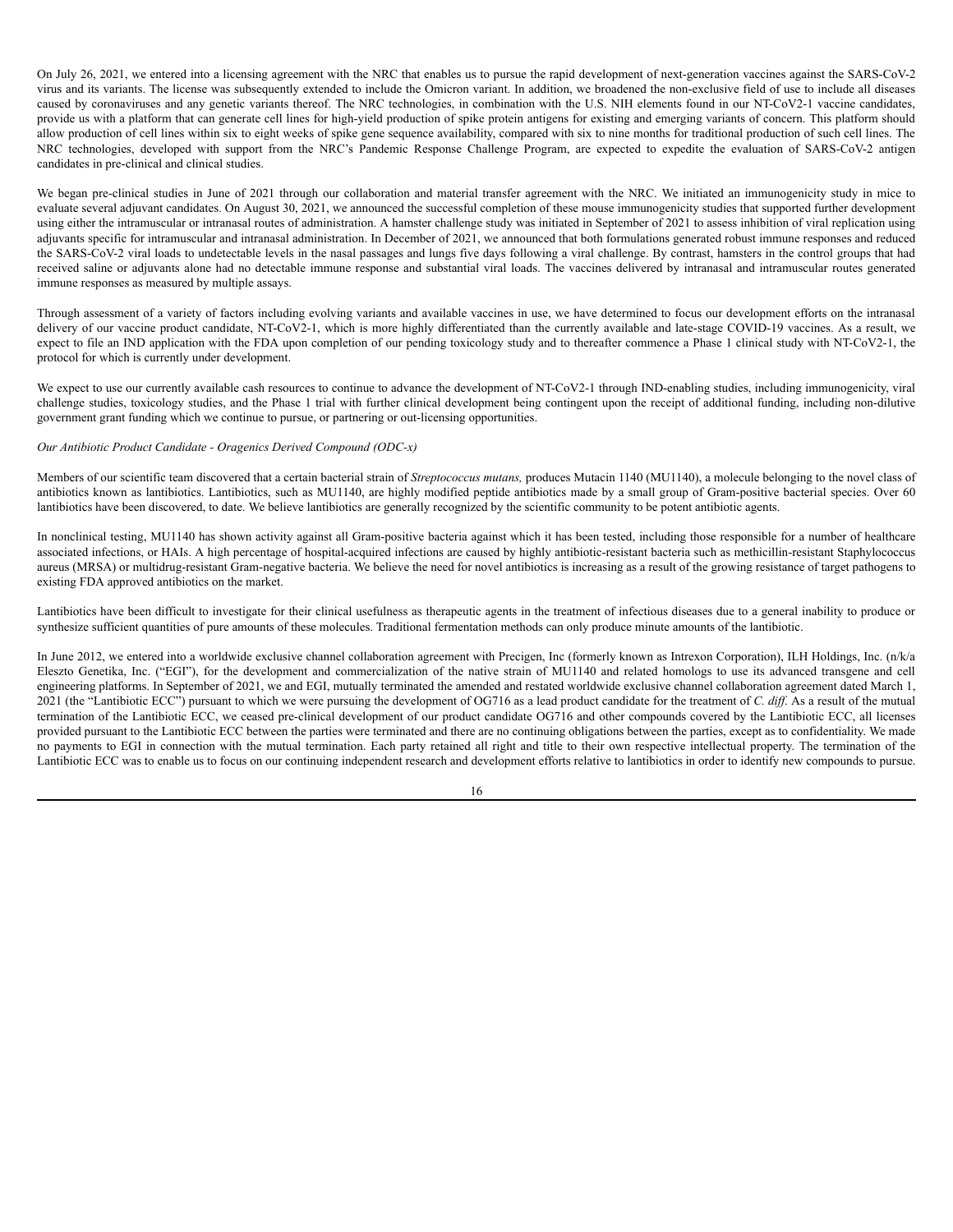The timing of the filing of an IND regarding any future lantibiotic candidate is subject to our having sufficient available human, material and financing capital, which includes research subjects, both animal and human, given all of our anticipated needs and expected requirements in connection with our ongoing research and development initiatives. We expect to continue to advance our lantibiotics program to an IND filing based on the availability of both human and financial capital. Based upon the current funding we expect to continue to focus on the identification of new potential product lantibiotic candidates, efficient and cost-effective improvements in the manufacturing processes and pre-clinical studies required to support a first in human Phase 1 clinical study.

In October 2021, we were awarded a small business innovation research grant in the amount of \$250,000 ("Computer-aided Design for Improved Lantibiotics", R41GM136034) for the Company's continued research and development of lantibiotics, including its collaborative program with the Biomolecular Sciences Institute at Florida International University (FIU). The grant provides the Company with funding to develop novel lantibiotics for the treatment of ESKAPE pathogens (defined as *Enterococcus faecium, Staphylococcus aureus, Klebsiella pneumoniae, Acinetobacter baumannii, Pseudomonas aeruginosa, and Enterobacter spp.*).

## *Product Candidates.*

Through our wholly-owned subsidiary, Noachis Terra, we began the research and development stage for our new Terra CoV-2 and NT-CoV2-1 vaccine product candidate. We hold a nonexclusive, worldwide intellectual property license agreement for certain research, patent applications and biological materials relating to the use of pre-fusion coronavirus spike proteins for the development and commercialization of a vaccine against SARS-CoV-2.

Additionally, we are developing semi-synthetic lantibiotic analogs that may be effective against systemic Gram-positive multidrug infections, and analogs that may be effective in treating Gram-negative infections. We seek to protect our product candidates through patents and patent applications pursuant to the terms of our license agreements.

| Product/Candidate | <b>Description</b>                                                                                                        | Application                                                   | <b>Status</b> |
|-------------------|---------------------------------------------------------------------------------------------------------------------------|---------------------------------------------------------------|---------------|
| $NT-CoV2-1$       | Intranasal vaccine candidate (recombinant protein $+$ adjuvant) to<br>provide long lasting immunity against SARS-CoV-2    | Broad, community-based vaccine<br>immunity against SARS-CoV-2 | Pre-clinical  |
| Terra CoV-2       | Intramuscular vaccine candidate (recombinant protein $+$ adjuvant) to<br>provide long lasting immunity against SARS-CoV-2 | Broad, community-based vaccine<br>immunity against SARS-CoV-2 | Pre-clinical  |
| Antibiotics       | Semi-synthetic analogs of MU1140: Member of lantibiotic class of<br>antibiotics                                           | Healthcare-associated infections                              | Pre-clinical  |

#### *Our Business Development Strategy*

Success in the biopharmaceutical and product development industry relies on the continuous development of novel product candidates. The large majority of product candidates do not make it past all clinical trials which forces companies to look externally for innovation. Accordingly, we expect from, time to time, to seek strategic opportunities through various forms of business development, which can include strategic alliances, licensing deals, joint ventures, collaborations, equity-or debt-based investments, dispositions, mergers and acquisitions. We view these business development activities as a necessary component of our strategies, and we seek to enhance shareholder value by evaluating business development opportunities both within and complementary to our current business as well as opportunities that may be new and separate from the development of our existing product candidates.

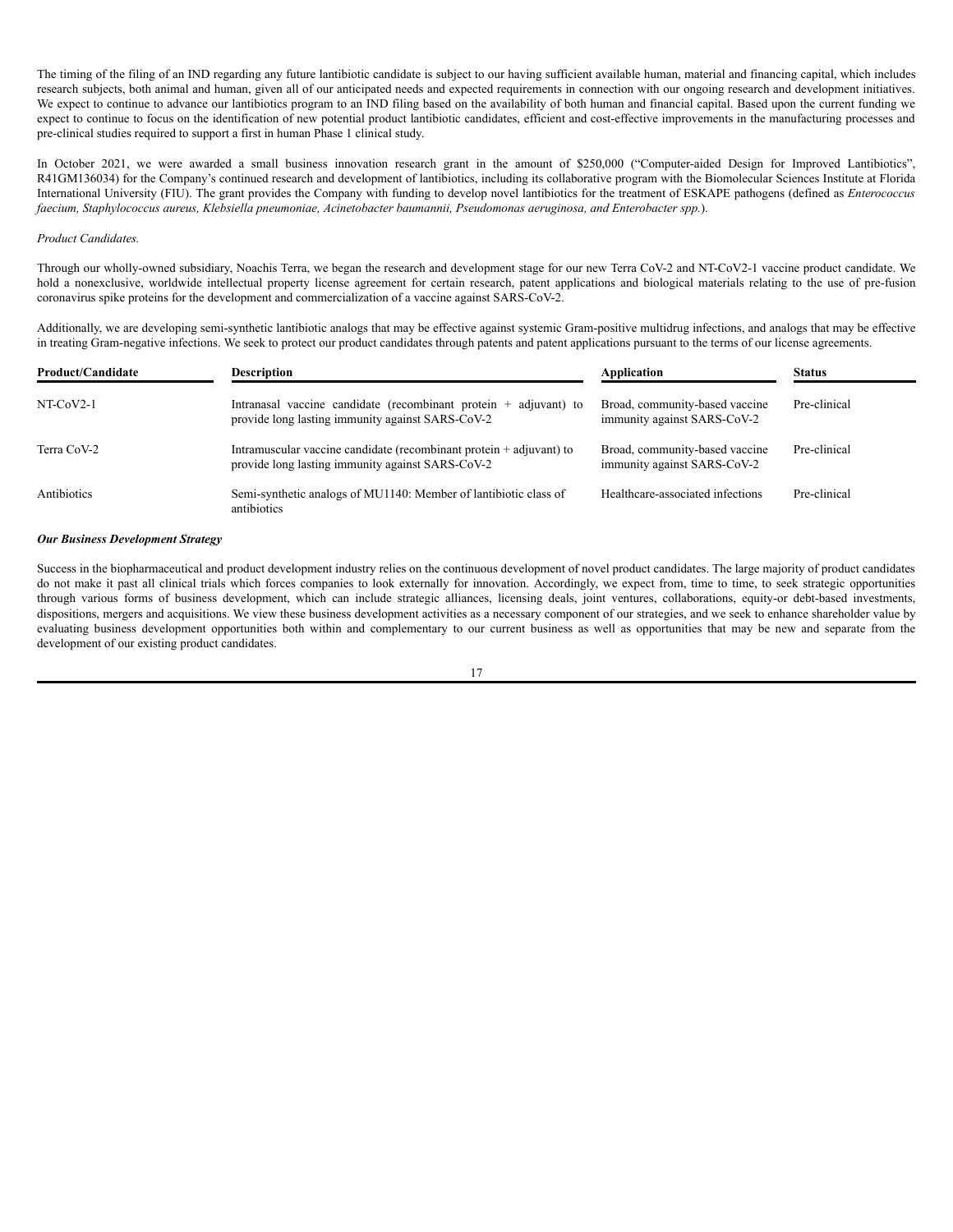## *Recent Developments*

On February 25, 2022 we held our annual meeting of shareholders for 2020 at which time our shareholders approved: (i) the adoption of an amendment to our Amended and Restated Articles of Incorporation to provide for a reduced quorum requirement of one-third (1/3) of shares entitled to vote represented in person or by a proxy, in order to constitute a meeting of shareholders; (ii) the adoption of an amendment to our Amended and Restated Articles of Incorporation which increased the number of authorized shares of our Common Stock from 200,000,000 shares of Common Stock to 250,000,000 shares of Common Stock; and (iii) the adoption of our new 2021 Equity Incentive Plan.

On February 3, 2022 we amended our NRC license agreement to expand the non-exclusive field of use to include all diseases caused by coronaviruses and any genetic variant thereof.

#### **Financial Overview**

#### *Impact of the Novel Coronavirus*.

The current COVID-19 pandemic has presented a substantial public health and economic challenge around the world and is affecting our employees, development partners, communities and business operations, as the U.S. and global economies and financial markets. The full extent to which the COVID-19 pandemic will directly or indirectly impact our business, results of operations and financial condition will depend on future developments that are highly uncertain and cannot be accurately predicted, including new information or trends that may emerge concerning COVID-19, the actions taken to contain it or treat its impact, and the impact on local, regional, national and international markets.

Our management has closely monitored the impact of COVID-19 on our business operations. Due to stay-at-home orders in the United States, we have instituted a work-fromhome plan for our employees. We have no plans to furlough employees at this time. However, the Company is dependent on its workforce to deliver and advance its research. While expected to be temporary, prolonged workforce disruptions may negatively impact future operations in fiscal year 2022 and the Company's overall liquidity.

To date, we and our development partners, have been able to conduct ordinary operations at or near normal levels and do not currently anticipate any interruptions for the foreseeable future. However, there could be additional repercussions for our operations, particularly for the initial development of our Nt-CoV2-1 product candidate, including but not limited to, the sourcing of materials for product candidates, manufacture of supplies for preclinical and/or clinical studies, delays in clinical operations, which may include the availability or the continued availability of patients for trials due to such things as quarantines, conduct of patient monitoring and clinical trial data retrieval at investigational study sites. The continuation of the pandemic could adversely affect our planned clinical trial operations, including our ability to conduct the trials on the expected timelines and recruit and retain patients and principal investigators and site staff who, as healthcare providers, may have heightened exposure to COVID-19 if their geography is impacted by the pandemic. Further, the COVID-19 pandemic could result in delays in our clinical trials due to prioritization of hospital resources toward the pandemic, the broad emergency use authorization of vaccines, restrictions in travel, potential unwillingness of patients to enroll in trials at this time, or the inability of patients to comply with clinical trial protocols if quarantines or travel restrictions impede patient movement or interrupt healthcare services. In addition, we rely on independent clinical investigators, contract research organizations and other third-party service providers to assist us in managing, monitoring and otherwise carrying out our preclinical studies and clinical trials, and the pandemic may affect their ability to devote sufficient time and resources to our programs or to travel to sites to perform work for us.

#### *Research and Development Expenses*

Research and development consist of expenses incurred in connection with the discovery and development of our product candidates. These expenses consist primarily of employee-related expenses, which include salaries and benefits and attending science conferences; expenses incurred under our license agreements with third parties and under other agreements with contract research organizations, investigative sites and consultants that conduct our clinical trials and a substantial portion of our nonclinical studies; the cost of acquiring and manufacturing clinical trial materials; facilities, depreciation and other allocated expenses, which include direct and allocated expenses for rent and maintenance of facilities and equipment, and depreciation of fixed assets; license fees, for and milestone payments related to, in-licensed products and technology; stock-based compensation expense; and costs associated with nonclinical activities and regulatory approvals. We expense research and development costs as incurred.

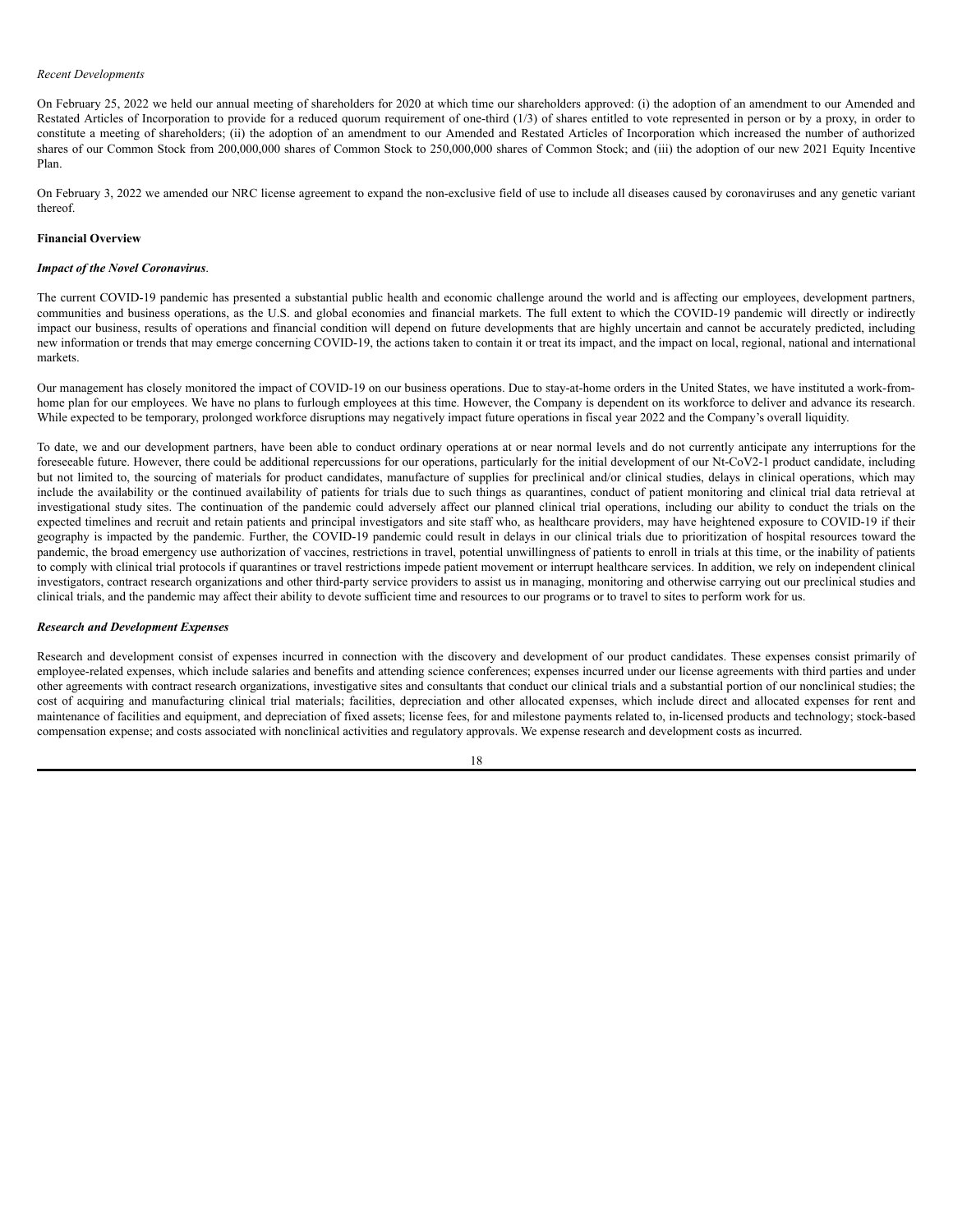Our research and development expenses can be divided into (i) clinical research, and (ii) nonclinical research and development activities and (iii) manufacturing process development and analytical testing procedure development. Clinical research costs consist of clinical trials, manufacturing services, regulatory activities and related personnel costs, and other costs such as rent, utilities, depreciation and stock-based compensation. Nonclinical research and development costs consist of our research activities, nonclinical studies, related personnel costs and laboratory supplies, and other costs such as rent, utilities, depreciation and stock-based compensation and research expenses we incur associated with the development of our product candidates. While we are currently focused on advancing our product development programs, our future research and development expenses will depend on the clinical success of our product candidates, as well as ongoing assessments of each product candidate's commercial potential. In addition, we cannot forecast with any degree of certainty which product candidates may be subject to future collaborations, when such arrangements will be secured, if at all, and to what degree such arrangements would affect our development plans, research expenses and capital requirements.

Our research and development expenses were 4,738,062 and 3,260,904 for the three months ended March 31, 2022 and 2021, respectively.

Our current product development strategy contemplates an expected increase in our research and development expenses in the future as we continue the advancement of our product development programs for our vaccine and lantibiotic product candidates, with greater near-term emphasis on our vaccine product candidate. The lengthy process of completing pre-clinical studies, clinical trials; seeking regulatory approval for our product candidates; and expanding the potential claims we are able to make, requires expenditure of substantial resources. Any failure or delay in completing pre-clinical studies, clinical trials, or in obtaining regulatory approvals, could cause a delay in generating product revenues and cause our research and development expenses to increase and, in turn, have a material adverse effect on our operations. Our current product candidates are not expected to be commercially available until we are able to obtain regulatory approval from the FDA or the regulatory authority in other jurisdictions where we may seek approval.

Our plan is to budget and manage expenditures in research and development such that they are undertaken in a cost-effective manner yet still advance the research and development efforts. While we have some control under our Lantibiotic program and the License agreements as to the planning and timing of our research and development and therefore the timing of when expenditures may be incurred for various phases of agreed upon projects, actual expenditures can vary from period to period. Subject to available capital, we expect overall research and development expenses to increase as a result of our vaccine product candidate and as our financial resources permit. Our research and development projects are currently expected to be taken to the point where they can be licensed or partnered with larger pharmaceutical companies.

#### *General and Administrative Expenses*

General and administrative expenses consist principally of salaries and related costs for personnel in executive, finance, and administrative functions. Other general and administrative expenses include facility costs not otherwise included in research and development expenses, patent filing, and professional fees for legal, consulting, auditing and tax services.

We anticipate that our general and administrative expenses to increase for, among others, the following reasons:

- to support our research and development activities, which, subject to available capital, we expect to expand as we continue the development of our product candidates;
- the efforts we undertake from, time to time, to raise additional capital; and
- the increased payroll, and stock-based compensation, expanded infrastructure and higher consulting, legal, accounting and investor relations costs associated with being a public company.

#### *Other Income (Expense)*

Other income (expense) includes local business taxes, gain on sale of property and equipment, as well as interest income and expense. Interest income consists of interest earned on our cash and cash equivalents, and interest earned on the stock subscription receivable. The primary objective of our investment policy is capital preservation. Interest expense consists primarily of interest and costs associated with our indebtedness.

## *Income Taxes*

At December 31, 2021, the Company has federal and state tax net operating loss carryforwards of \$145,260,353. Federal and state tax net operating loss carryforwards generated prior to December 31, 2017 will expire through 2037 and are not subject to taxable income limitations. Federal tax net operating loss carryforwards generated subsequent to December 31, 2017, do not expire but are subject to taxable income limitation pursuant to the Tax Cuts and Jobs Act that was enacted on December 22, 2017. State of Pennsylvania tax net operating loss carryforwards will expire through 2036. The Company also has federal research and development tax credit carryforwards of \$4,027,180. The federal tax credit carryforward will expire beginning in 2021 and continuing through 2041 unless previously utilized.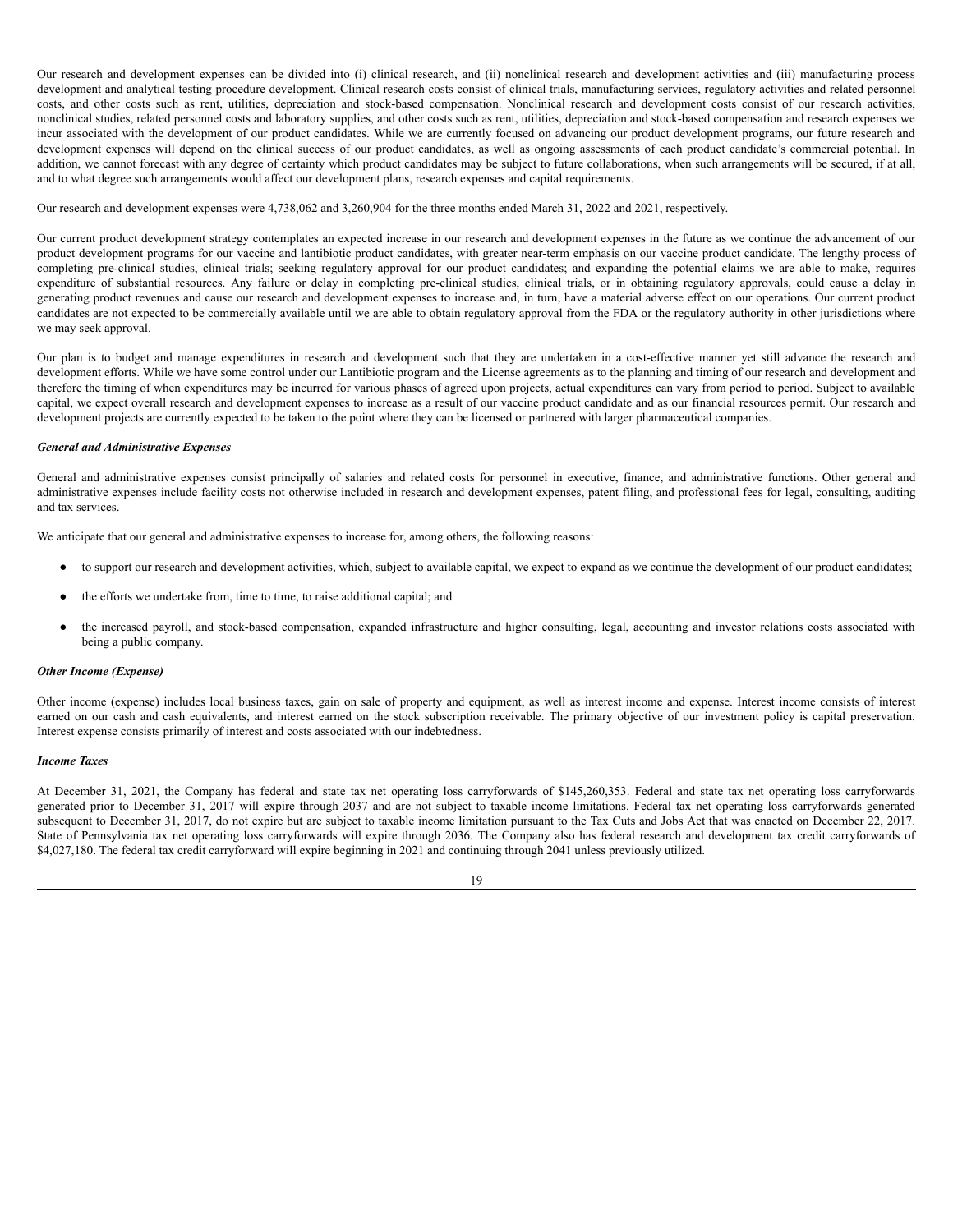Utilization of net operating loss carryforwards and research and development credit carryforwards may be subject to a substantial annual limitation due to ownership change limitations that may have occurred or, could occur in the future in accordance with Section 382 of the Internal Revenue Code of 1986 ("IRC Section 382") and with Section 383 of the Internal Revenue Code of 1986, as well as similar state provisions. These ownership changes may limit the amount of net operating loss carryforwards and research and development credit carryforwards that can be utilized annually to offset future taxable income and taxes, respectively. In general, an ownership change, as defined by IRC Section 382, results from transactions increasing the ownership of certain stockholders or public groups in the stock of a corporation by more than 50 percentage points over a three-year period. The Company has completed several financings since its inception, as well as the recent acquisition of Noachis Terra, which may result in a change in ownership as defined by IRC Section 382, or could result in a change in control in the future. In each period since our inception, we have recorded a 100% valuation allowance for the full amount of our deferred tax asset, as the realization of the deferred tax asset is uncertain. As a result, we have not recorded any federal tax benefit in our statements of operations.

#### **Results of Operations for the Three Months Ended March 31, 2022 and 2021**

*Grant revenue.* Grant revenue was \$15,083 for the three months ended March 31, 2022 compared to \$-0- for the three months ended March 31, 2021; an increase of \$15,083, or 100.0%. This increase was attributable to the award of a small business innovation research grant.

*Research and Development.* Research and development expenses were \$4,738,062 for the three months ended March 31, 2022 compared to \$3,260,904 for the three months ended March 31, 2021, an increase of \$1,477,158 or 45.3%. This increase was primarily due to increases in costs associated with the NT-CoV2-1 vaccine program, costs associated with our lantibiotic program, bonuses, and patent costs of \$1,919,454, \$51,220, \$39,060, and \$31,248, respectively. These increases were partially offset by decreases in costs associated with the payment of additional consideration relating to the acquisition of Noachis Terra, Inc., and salaries of \$542,263, and \$41,636, respectively.

*General and Administrative.* General and administrative expenses were \$1,331,549 for the three months ended March 31, 2022 compared to \$1,976,576 for three months ended March 31, 2021, a decrease of \$645,027 or 32.6%. This decrease was primarily due to decreases increases in non-employee stock-based compensation, salaries, employee stock-based compensation, benefits, and payroll taxes of \$999,844, \$83,655, \$42,197, \$16,322 and \$14,695. These decreases were offset by increases in costs associated with filing fees and registration costs, bonus, insurance, legal, and accounting costs of \$350,796, \$70,000, \$38,141, \$33,690, and \$22,685, respectively.

*Other Income*. Other income, net was \$19,134 for the three months ended March 31, 2022 compared to \$17,535 for the three months ended March 31, 2021, resulting in an increase of \$1,599. The net change was primarily attributable to a decrease in interest income of \$8,127 and an increase in the gain on sale of property and equipment of \$10,964.

## **Liquidity and Capital Resources**

Since our inception, we have funded our operations primarily through the sale of equity securities in our initial public offering, the sale of equity securities and warrants in private placements, debt financing, warrant exercises, public offerings, and grants. During the three months ended March 31, 2022 and March 31, 2021 our operating activities used cash of \$5,636,952, and \$4,327,429, respectively. The use of cash in all periods primarily resulted from our net losses adjusted for non-cash items and changes in operating assets and liabilities. We had a working capital surplus of \$20,241,174 and \$26,262,129 at March 31, 2022 and December 31, 2021, respectively.

During the three months ended March 31, 2022 and March 31, 2021, our investing activities used cash of \$(75,047) and \$-0- respectively. The cash used by investing activities during the three months ended March 31, 2022, was primarily due to the purchase of property and equipment net of the proceeds from the sale of property and equipment.

During the three months ended March 31, 2022 and March 31, 2021, our financing activities used and provided cash of \$(181,241) and \$23,188,710 respectively. The cash used by and provided in financing activities during the three months ended March 31, 2022 and March 31, 2021, was primarily due to payments on short term notes payable, the sales of common stock, the exercise of warrants, and the redemption of the Series C Preferred stock.

#### **Financing**

Additional details of our financing activities for the periods reflected in this report are provided below as well as certain information on our outstanding shares of preferred stock:

#### *November 2020 Public Of ering.*

On November 24, 2020, we closed an underwritten public offering for gross proceeds of approximately \$6.0 million, which included the full exercise of the underwriter's overallotment option to purchase additional shares, prior to deducting underwriting discounts and commissions and offering expenses. The offering was comprised of 14,189,189 shares of common stock at a price to the public of \$0.37 per share. We granted the underwriter a 45-day option to purchase up to 2,128,378 additional shares of our common stock at the public offering price, less underwriting discounts and commissions. The underwriter exercised its option in full to purchase 2,128,378 additional shares of common stock, which the indicated gross proceeds reflect. We intend to use the net proceeds of the offering primarily to continue funding our pre-clinical development of our SARS-CoV-2 vaccine, NT-CoV2-1 and our lantibiotics program and for general corporate purposes, including research and development activities, capital expenditures and working capital. Dr. Frederick Telling who is a Director of the Company, participated in the offering through the purchase of 100,000 shares of the Company's common stock. Dr. Telling's participation was approved by the Company's Audit Committee.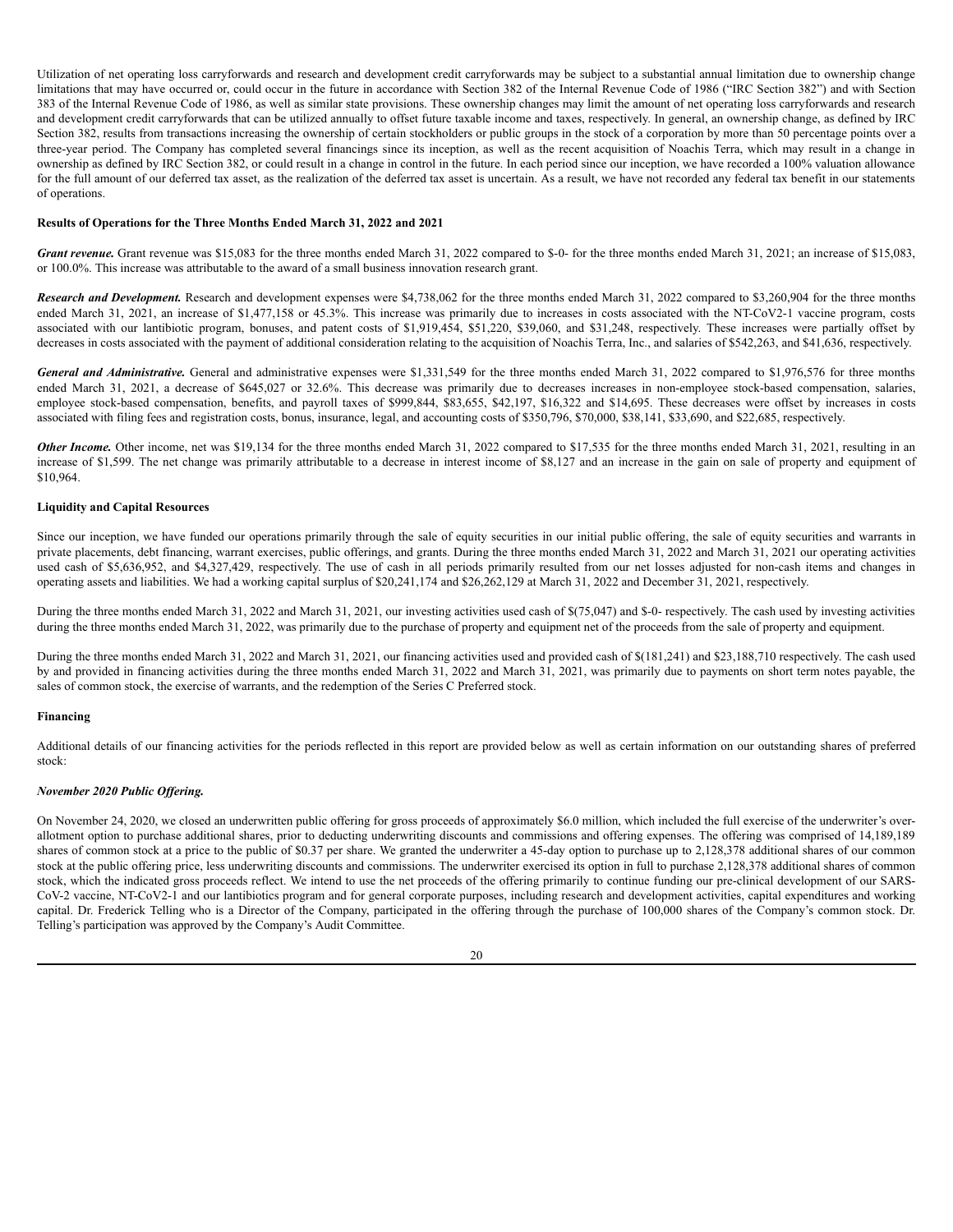## *December 2020 Registered Direct Of ering.*

On December 29, 2020, we closed a registered direct offering for gross proceeds of approximately \$6.5 million, prior to deducting underwriting discounts and commissions and offering expenses. The offering was comprised of 14,444,444 shares of common stock at a price to the public of \$0.45 per share. We intend to use the net proceeds of the offering primarily to continue funding our pre-clinical development of our SARS-CoV-2 vaccine, NT-CoV2-1 and our lantibiotics program and for general corporate purposes, including research and development activities, capital expenditures and working capital.

### *At-the- Market ("ATM Program")*

On February 1, 2021, we entered into a Sales Agreement (the "Sales Agreement") with A.G.P./Alliance Global Partners, as sales agent (the "Sales Agent"), pursuant to which we may offer and sell through or to the Sales Agent shares of our Common Stock (the "ATM Program"). During the three months ended March 31, 2021, we issued an aggregate of 21,398,765 shares of Common Stock and received gross proceeds of an aggregate of approximately \$27.8 million under our ATM Program. Any Shares offered and sold in the ATM Program were issued pursuant to our universal shelf registration statement on Form S-3 (the "Shelf Registration Statement") of which \$9,671,869 remains available under our Shelf Registration Statement. The ATM Program will terminate upon (a) the election of the Agent upon the occurrence of certain adverse events, (b) 10 days' advance notice from one party to the other, or (c) the sale of the balance available under our Shelf Registration Statement. Under the terms of the Sales Agreement, the Sales Agent is entitled to a commission at a fixed rate of 3.0% of the gross proceeds from each sale of shares under the Sales Agreement.

#### *Other Financings*

We enter into short term financing arrangements for the payment of our annual insurance premiums for our products liability insurance and directors and officers and employment practices insurance.

### *Products Liability Insurance*

The product liability insurance policy has been renewed in subsequent periods without premium financing.

#### *Directors' and Of icers' Insurance*

On July 24, 2020, we entered into a short-term note payable for \$413,784 bearing interest at 5.39% to finance a portion of the directors' and officers' liability insurance and employment practices liability insurance premiums. Principal and interest payments on this note began August 24, 2020 and were made evenly based on a straight-line amortization over an 11-month period with the final payment being due on June 24, 2021.

#### *Our Outstanding Preferred Stock*

During 2017, we issued shares of Series A and Series B Preferred Stock in financing transactions (the "Preferred Stock Financings"). In connection with the Preferred Stock Financings, we filed Certificate of Designations of Preferences, Rights and Limitations of Series A and Series B Preferred Stock with the Secretary of State of the State of Florida, effective May 10, 2017 and November 8, 2017, respectively. Our currently outstanding Series A and Series B Preferred Stock and the amount of common stock that may be issued upon conversion is set forth below:

| <b>Preferred Stock Series</b> | <b>Outstanding Shares</b> | Common Stock Equivalents |  |
|-------------------------------|---------------------------|--------------------------|--|
| <b>Series</b><br>Preferred    | 9,417,000                 | 941.701                  |  |
| Series B Preferred            | 5,600,000                 | 1.320.002                |  |

In addition, we issued warrants to purchase an aggregate of (i) 1,064,520 shares of Common Stock to the Series A holders, and (ii) 1,064,518 shares of Common Stock to the Series B holders in connection with the Preferred Stock Financings.

Except as otherwise required by law, the Series A and Series B Preferred Stock have no voting rights. However, as long as any shares of Series A and series B Preferred Stock are outstanding, we shall not, without the affirmative vote of the holders of a majority of the then outstanding shares of the Series A and Series B Preferred Stock, (a) alter or change adversely the powers, preferences or rights given to the Series A or Series B Preferred Stock or alter or amend the Certificate of Designation, (b) amend its articles of incorporation or other charter documents in any manner that adversely affects any rights of the holders of Series A and series B Preferred Stock, (c) increase the number of authorized shares of Series A and Series B Preferred Stock, or (d) enter into any agreement with respect to any of the foregoing. Upon any liquidation, dissolution or windingup by us, whether voluntary or involuntary that is not a Fundamental Transaction (as defined in the Certificate of Designations), the holders of Series A and Series B Preferred Stock shall be entitled to receive out of the assets, the greater of (i) the product of the number of shares of Series A and Series B Preferred Stock then held by such holder, multiplied by the Original Issue Price; and (ii) the amount that would be payable to such holder in the Liquidation in respect of Common Stock issuable upon conversion of such shares of Series A and Series B Preferred Stock if all outstanding shares of Series A and Series B Preferred Stock were converted into Common Stock immediately prior to the Liquidation. The Series A and Series B Preferred Stock is classified as permanent equity.

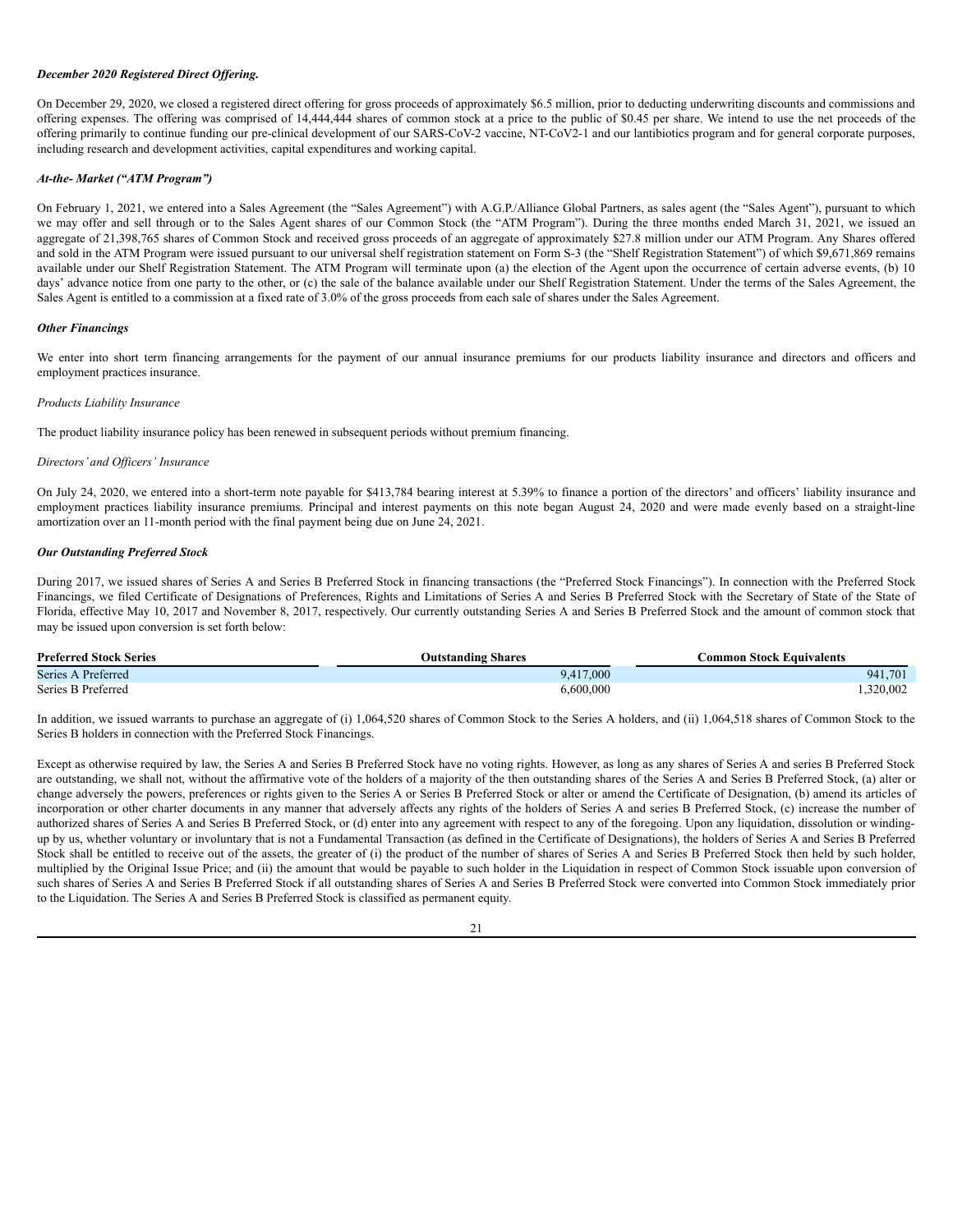#### **Future Capital Requirements**

Our capital requirements for 2022 will depend on numerous factors, including the success of our commercialization efforts and of our research and development, the resources we devote to develop and support our technologies and our success in pursuing strategic licensing and funded product development relationships with external partners. Subject to our ability to raise additional capital including through possible joint ventures and/or partnerships, we expect to incur substantial expenditures to further commercialize or develop our technologies including continued increases in costs related to research, nonclinical testing and clinical trials, as well as costs associated with our capital raising efforts and being a public company. We will require substantial funds to conduct research and development and nonclinical and Phase 1 and Phase 2 clinical testing of our licensed, patented technologies and to develop sublicensing relationships for the Phase 2 and 3 clinical testing and manufacture and marketing of any products that are approved for commercial sale. Our plans include seeking both equity and debt financing, alliances or other partnership agreements with entities interested in our technologies, or other business transactions that would generate sufficient resources to ensure continuation of our operations and research and development programs.

Our current available cash and cash equivalent, provide us with limited liquidity. We believe our existing cash and cash will allow us to fund our operating plan through the fourth quarter of 2022. We expect to continue to seek additional funding for our operations. Any such required additional capital may not be available on reasonable terms, if at all. If we were unable to obtain additional financing, we may be required to reduce the scope of, delay or eliminate some or all of our planned clinical testing, research and development and commercialization activities, which could harm our business. The sale of additional equity or debt securities may result in additional dilution to our shareholders. If we raise additional funds through the issuance of debt securities or preferred stock, these securities could have rights senior to those of our common stock and could contain covenants that would restrict our operations. We also will require additional capital beyond our currently forecasted amounts.

For example, as we seek to move forward with the development of NT-CoV2-1 vaccine candidate and our other product candidates, we will require additional capital. In addition, we continue to pursue other COVID-19 research and development funding opportunities through governmental and nongovernmental sources, as well as potential research collaboration arrangements with academic institutions and other commercial partners. Our ability to advance the development of our NT-CoV2-1 vaccine candidate at our anticipated pace, in accordance with our License agreements, is dependent upon our ability to secure additional capital resources through these funding opportunities or an alternative capital raise, such as an equity or debt financing or other strategic business collaboration. Moreover, the global impact of COVID-19 could further impact our need for additional capital if we experience delays in our anticipated timelines or achievement milestones.

Because of the numerous risks and uncertainties associated with research, development and clinical testing of our product candidates, we are unable to estimate the exact amounts of our working capital requirements. Our future funding requirements will depend on many factors, including, but not limited to:

- conduct preclinical research for our NT-CoV2-1vaccine product candidate, file an IND with the FDA and, if approved, engage in Phase 1 clinical trials;
- identifying and securing clinical sites for the conduct of human trials for our product candidates;
- the number and characteristics of the product candidates we pursue;
- the scope, progress, results and costs of researching and developing our product candidates, and conducting nonclinical and clinical trials;
- the timing of, and the costs involved in, obtaining regulatory approvals for our product candidates;
- our ability to maintain current research and development licensing agreements and to establish new strategic partnerships, licensing or other arrangements and the financial terms of such agreements;
- our ability to advance our lantibiotic development or achieve milestones under our License agreements and the payment obligations we may have;
- the costs involved in preparing, filing, prosecuting, maintaining, defending and enforcing patent claims, including litigation costs and the outcome of such litigation; and
- the timing, receipt and amounts of sales of, or royalties on, our products and future products, if any.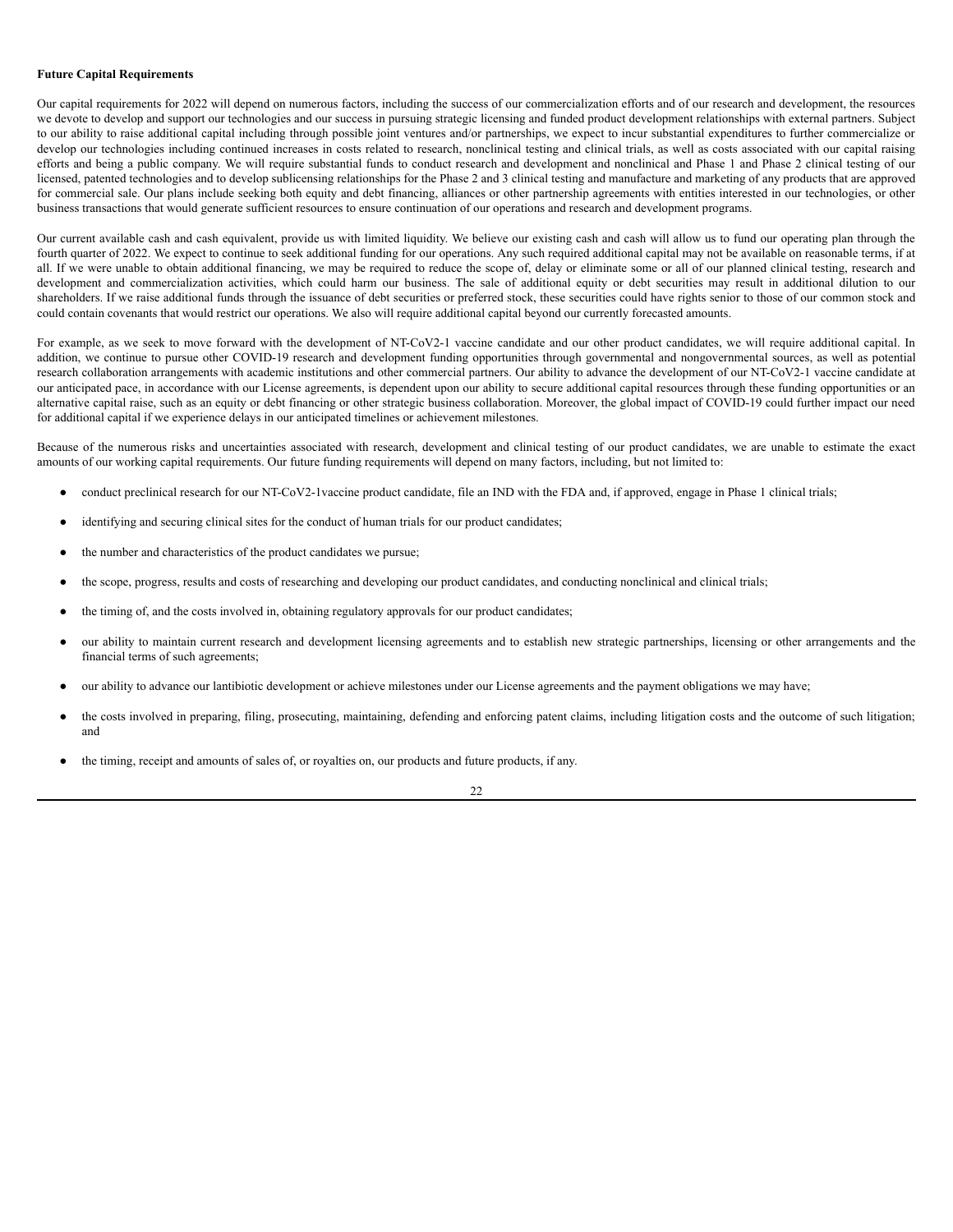We have based our estimates on assumptions that may prove to be wrong. We may need to obtain additional funds sooner or in greater amounts than we currently anticipate. Potential sources of financing include strategic relationships, grants, public or private sales of our shares or debt and other sources. We may seek to access the public or private equity markets when conditions are favorable due to our long-term capital requirements. We do not have any committed sources of financing at this time, and it is uncertain whether additional funding will be available when we need it on terms that will be acceptable to us, or at all. If we raise funds by selling additional shares of common stock or other securities convertible into common stock, the ownership interest of our existing stockholders will be diluted. If we are not able to obtain financing when needed, we may be unable to carry out our business plan. As a result, we may have to significantly limit our operations and our business, financial condition and results of operations would be materially harmed.

#### **Critical Accounting Estimates and Policies**

Our discussion and analysis of our financial condition and results of operations are based upon our consolidated financial statements, which have been prepared in accordance with accounting principles generally accepted in the United States of America ("US GAAP"). The preparation of consolidated financial statements in accordance with US GAAP requires us to make estimates and assumptions that affect reported amounts and related disclosures. We consider an accounting estimate to be critical if it requires assumptions to be made that were uncertain at the time the estimate was made; and changes in the estimate or different estimates that could have been made could have a material impact on our results of operations or financial condition. The principal area of estimation reflected in the consolidated financial statements is stock-based compensation. For a detailed discussion of our critical accounting estimates, see our Annual Report on Form 10-K for the year ended December 31, 2021 There have been no material changes to our critical accounting estimates during the three months ended March 31, 2022.

## **Recently Issued Accounting Pronouncements**

There are no accounting pronouncements issued or effective during the three months ended March 31, 2022 that have had or are expected to have an impact on our consolidated financial statements.

## <span id="page-22-0"></span>**ITEM 3. QUANTITATIVE AND QUALITATIVE DISCLOSURES ABOUT MARKET RISK**

Oragenics, Inc. is a smaller reporting company as defined by Rule 12b-2 of the Securities and Exchange Act of 1934 and is not required to provide the information required under this item.

#### <span id="page-22-1"></span>**ITEM 4. CONTROLS AND PROCEDURES**

## **Evaluation of Disclosure Controls and Procedures**

Management's evaluation of the effectiveness of the Company's disclosure controls and procedures as defined in Rules 13a-15(e) and 15d-15(e) of the Securities Exchange Act was performed under the supervision and participation of our senior management, including our Interim Principal Executive Officer and Chief Financial Officer. The purpose of disclosure controls and procedures is to ensure that information required to be disclosed in the reports filed or submitted under the Exchange Act is recorded, processed, summarized and reported within the time periods specified in the SEC's rules and forms, and that such information is accumulated and communicated to management, including our Interim Principal Executive Officer and Chief Financial Officer, to allow timely decisions regarding required disclosures. Based upon that evaluation, our Interim Principal Executive Officer and Chief Financial Officer concluded that, as of the end of such period, our disclosure controls and procedures were effective as of March 31, 2022 in ensuring that information required to be disclosed by us in reports that we file or submit under the Exchange Act is recorded, processed, summarized and reported with the time periods specified in the Securities and exchange Commission's rules and forms.

#### **Changes in Internal Controls over Financial Reporting**

Our management, with the participation of our Interim Principal Executive Officer and Chief Financial Officer, has concluded there were no significant changes in our internal controls over financial reporting that occurred during our last fiscal quarter that has materially affected, or is reasonably likely to materially affect, our internal control over financial reporting.

## **Limitations on the Effectiveness of Controls**

Our management, including our Interim Principal Executive Officer and Chief Financial Officer, does not expect that our Disclosure Controls and internal controls will prevent all errors and all fraud. A control system, no matter how well conceived and operated, can provide only reasonable, not absolute, assurance that the objectives of the control system are met. Further, the design of a control system must reflect the fact that there are resource constraints, and the benefits of controls must be considered relative to their costs. Because of the inherent limitations in all control systems, no evaluation of controls can provide absolute assurance that all control issues and instances of fraud, if any, within the Company have been detected. These inherent limitations include the realities that judgments in decision-making can be faulty, and that breakdowns can occur because of a simple error or mistake. Additionally, controls can be circumvented by the individual acts of some persons, by collusion of two or more people, or by management or board override of the control.

The design of any system of controls also is based in part upon certain assumptions about the likelihood of future events, and there can be no assurance that any design will succeed in achieving its stated goals under all potential future conditions; over time, controls may become inadequate because of changes in conditions, or the degree of compliance with the policies or procedures may deteriorate. Because of the inherent limitations in a cost-effective control system, misstatements due to error or fraud may occur and not be detected.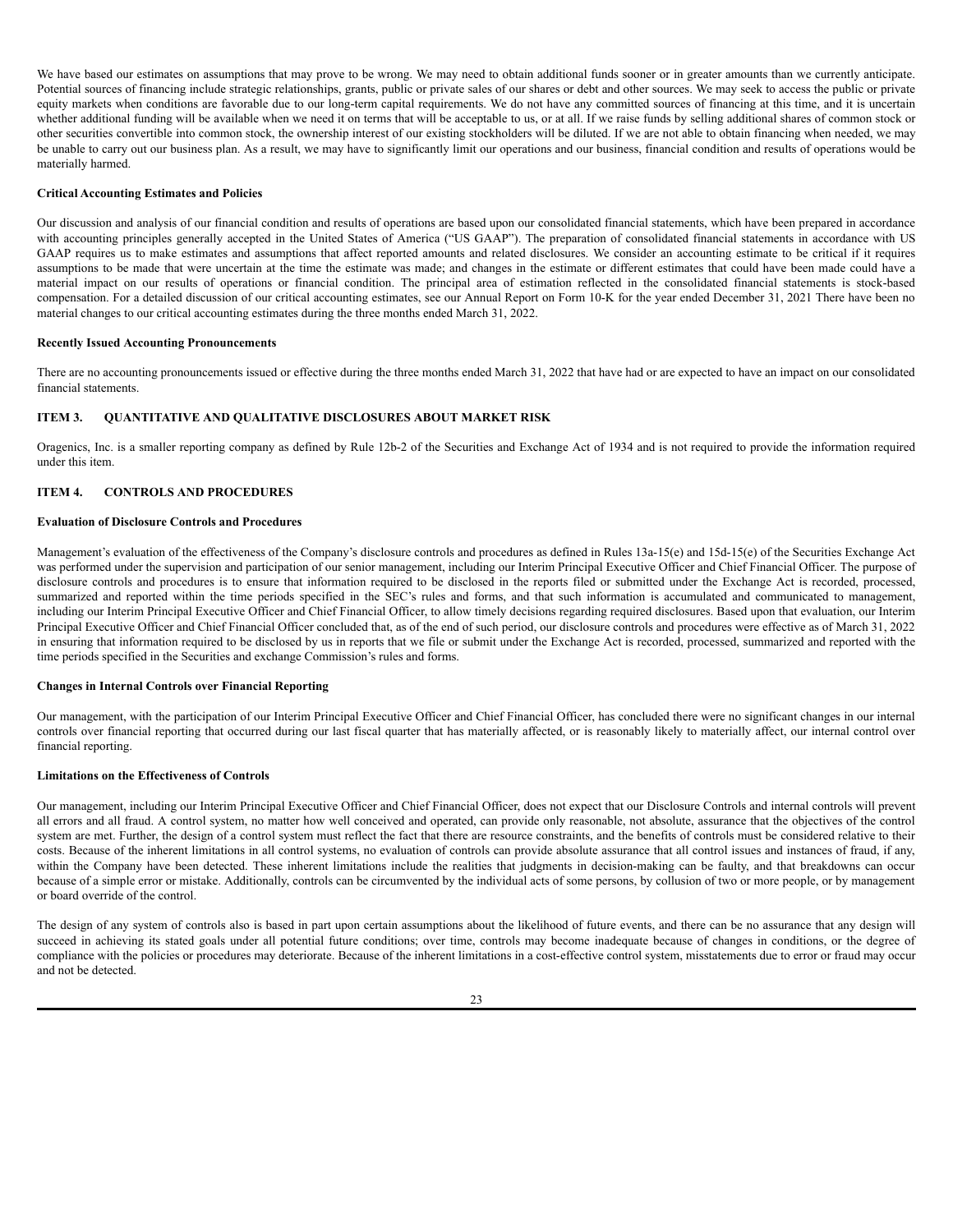### <span id="page-23-0"></span>**PART II – OTHER INFORMATION**

## <span id="page-23-1"></span>**ITEM 1. LEGAL PROCEEDINGS**

We are not a party to any pending legal proceeding that is not in the ordinary course of business or otherwise material to our financial condition or business.

#### <span id="page-23-2"></span>**ITEM 1A. RISK FACTORS**

In addition to the other information set forth in this Form 10-O, you should carefully consider the factors discussed in Part I, Item 1A, subsection "Risk Factors" of our Annual Report on Form 10-K for the fiscal year ended December 31, 2021 which could materially affect our business, financial condition or future results of operations. The risks described in our Annual Report on Form 10-K for the fiscal year ended December 31, 2021 are not the only risks that we face. Additional risks and uncertainties not currently known to us or that we currently deem to be immaterial may also materially adversely affect our business, financial condition and future results of operations. The following information updates, and should be read in conjunction with, the risk factors previously disclosed in Item 1A, subsection "Risk Factors" to Part I of our Annual Report on Form 10-K for the fiscal year ended December 31, 2021 filed on March 24, 2022. Except as set forth below, there have been no material changes to the risk factors previously *disclosed under the caption "Risk Factors" in our Annual Report on Form 10-K.*

#### **Risks Related to Our Business**

#### We have incurred significant losses since our inception and expect to continue to experience losses for the foreseeable future.

We have incurred significant net losses and negative cash flow in each year since our inception, including net losses of approximately and \$6.0 million and \$5.2 million for the three months ended March 31, 2022 and March 31, 2021, respectively, and approximately \$15.7 million and \$26.4 million for the years ended December 31, 2021, and 2020, respectively. As of March 31, 2022, our accumulated deficit was approximately \$177.3 million. We have devoted a significant amount of our financial resources to research and development, including our nonclinical development activities and clinical trials. We expect that the costs associated with our plans to begin preclinical research, contract manufacturing and file an IND for our NT-CoV2-1 vaccine product candidate and the research and development of our product candidates in the area of lantibiotics ("Lantibiotics Program") will continue to increase the level of our overall expenses significantly going forward. Additionally, our License Agreements also requires the payment of certain recurring and performance-based royalties that may negatively impact our financial capabilities. As a result, we expect to continue to incur substantial net losses and negative cash flow for the foreseeable future. These losses and negative cash flows have had, and will continue to have, an adverse effect on our shareholders' equity and working capital. Because of the numerous risks and uncertainties associated with product development and commercialization, we are unable to accurately predict the timing or amount of substantial expenses or when, or if, we will be able to generate the revenue necessary to achieve or maintain profitability.

#### We will need to raise additional capital in the future to complete the development and commercialization of our product candidates and operate our business.

Developing and commercializing biopharmaceutical products, including conducting nonclinical studies and clinical trials and establishing manufacturing capabilities, and the progress of our efforts to develop and commercialize our product candidates, including our acquisition of a vaccine product candidate is expensive, and can cause us to use our limited, available capital resources faster than we currently anticipate. We anticipate that our cash resources as of March 31, 2022, will be sufficient to fund our operations as presently structured through the fourth quarter of 2022. Our actual costs may ultimately vary from our current expectations, which could materially impact our use of capital and our forecast of the period of time through which our financial resources will be adequate to support our operations. Our current cash, cash equivalents and short-term investments are not sufficient to fully implement our business strategy and sustain our operations. Accordingly, we will need to seek additional sources of financing and such additional financing may not be available on favorable terms, if at all. Until we can generate a sufficient amount of product revenue, if ever, we expect to finance future cash needs through public or private equity offerings, debt financings or corporate or government collaboration and licensing arrangements. If we do not succeed in raising additional funds on acceptable terms, we may be unable to complete existing nonclinical and planned clinical trials or obtain approval of our product candidates from the FDA and other regulatory authorities. We expect capital outlays and operating expenditures to increase over the next several years as we expand our infrastructure, and research and development activities. Specifically, we need to raise additional capital to, among other things:

● conduct preclinical research for our NT-CoV-2-1 vaccine product candidate, file an IND with the FDA and, if approved, engage in Phase 1 clinical trials;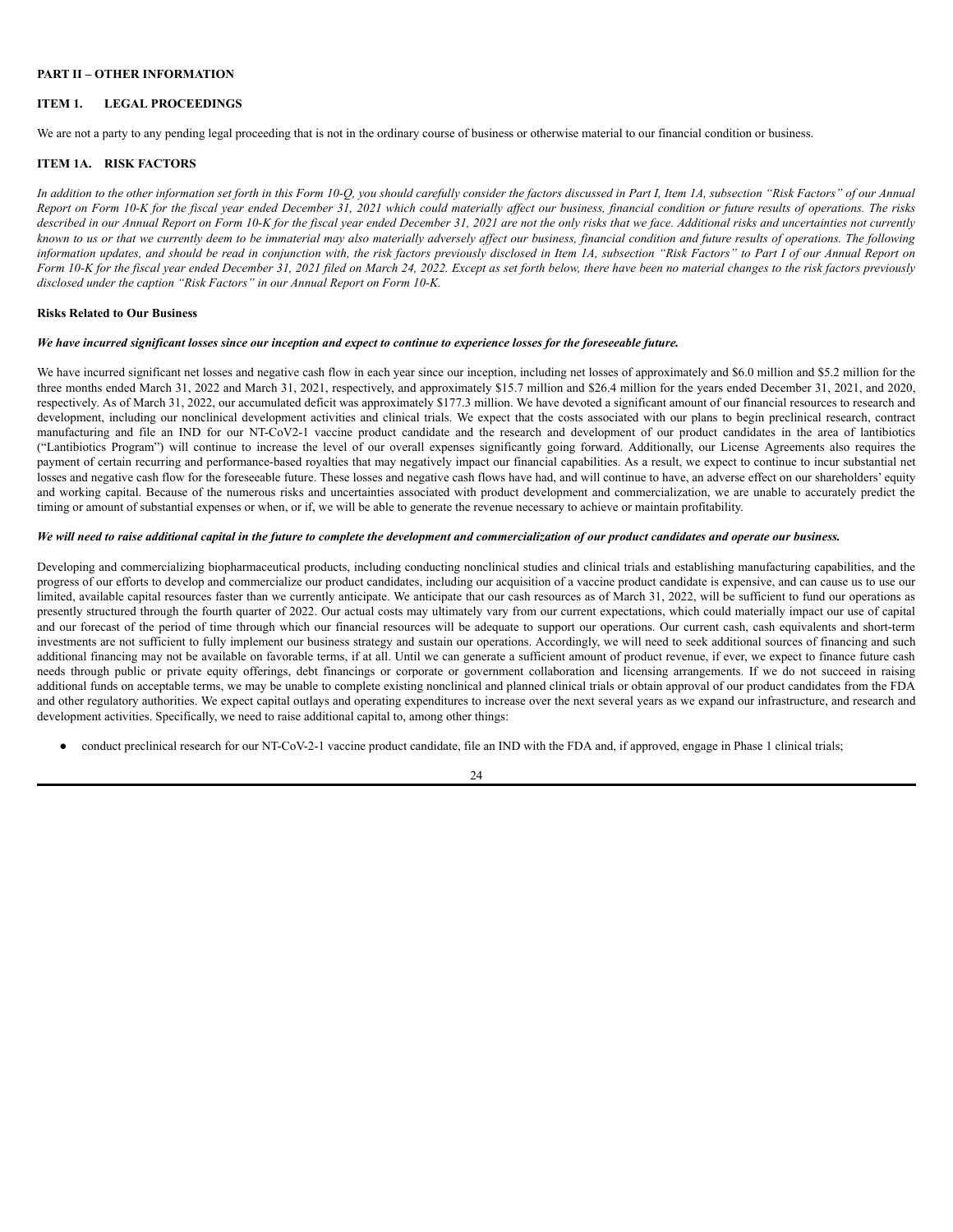- engage in GMP and non-GMP manufacturing for our product candidates at the preclinical research and clinical trial stages;
- expand our clinical laboratory operations and conduct further research and development on lantibiotics;
- fund our clinical validation study activities;
- expand our research and development activities; and
- finance our capital expenditures and general and administrative expenses.

Our present and future funding requirements will depend on many factors, including:

- the current and continued microeconomic impact of the COVID-19 pandemic on our ability, the ability of our third-party contractors and suppliers to meet our development needs, and the ability of government regulators to conduct ordinary business operations in a timely and efficient manner, as well as the pandemic's broader, macroeconomic impact on the U.S., foreign and global economic markets;
- the level of research and development investment budgeted to develop our current and future product candidates through each phase of development;
- costs of filing, prosecuting, defending and enforcing patent claims and other intellectual property rights;
- our need or decision to acquire or license complementary technologies or acquire complementary businesses;
- changes in test development plans needed to address any difficulties in product candidate selection for commercialization;
- competing technological and market developments;
- our interaction and relationship with the FDA, or other, regulatory agencies; and
- changes in regulatory policies or laws that affect our operations.

Additional capital, if needed, may not be available on satisfactory terms, or at all. Furthermore, if we raise additional funds by issuing equity securities, dilution to our existing stockholders could result. Any equity securities issued also may provide for rights, preferences or privileges senior to those of holders of our common stock. If we raise additional funds by issuing debt securities, these debt securities would have rights, preferences and privileges senior to those of holders of our common stock, and the terms of the debt securities issued could impose significant restrictions on our operations. If we raise additional funds through collaborations and licensing arrangements, we might be required to relinquish significant rights to our technologies or our products under development or grant licenses on terms that are not favorable to us, which could lower the economic value of those programs to us. If adequate funds are not available, we may have to scale back our operations or limit our research and development activities, which may cause us to grow at a slower pace, or not at all, and our business could be adversely affected.

In addition, we could be forced to discontinue product development and commercialization of one or more of our product candidates, curtail or forego sales and marketing efforts, and/or forego licensing attractive business opportunities.

## <span id="page-24-0"></span>**ITEM 2. UNREGISTERED SALE OF EQUITY SECURITIES AND USE OF PROCEEDS**

None.

## <span id="page-24-1"></span>**ITEM 3. DEFAULTS UPON SENIOR SECURITIES**

None.

## <span id="page-24-2"></span>**ITEM 4. MINE SAFETY DISCLOSURES**

Not Applicable.

## <span id="page-24-3"></span>**ITEM 5. OTHER INFORMATION**

None.

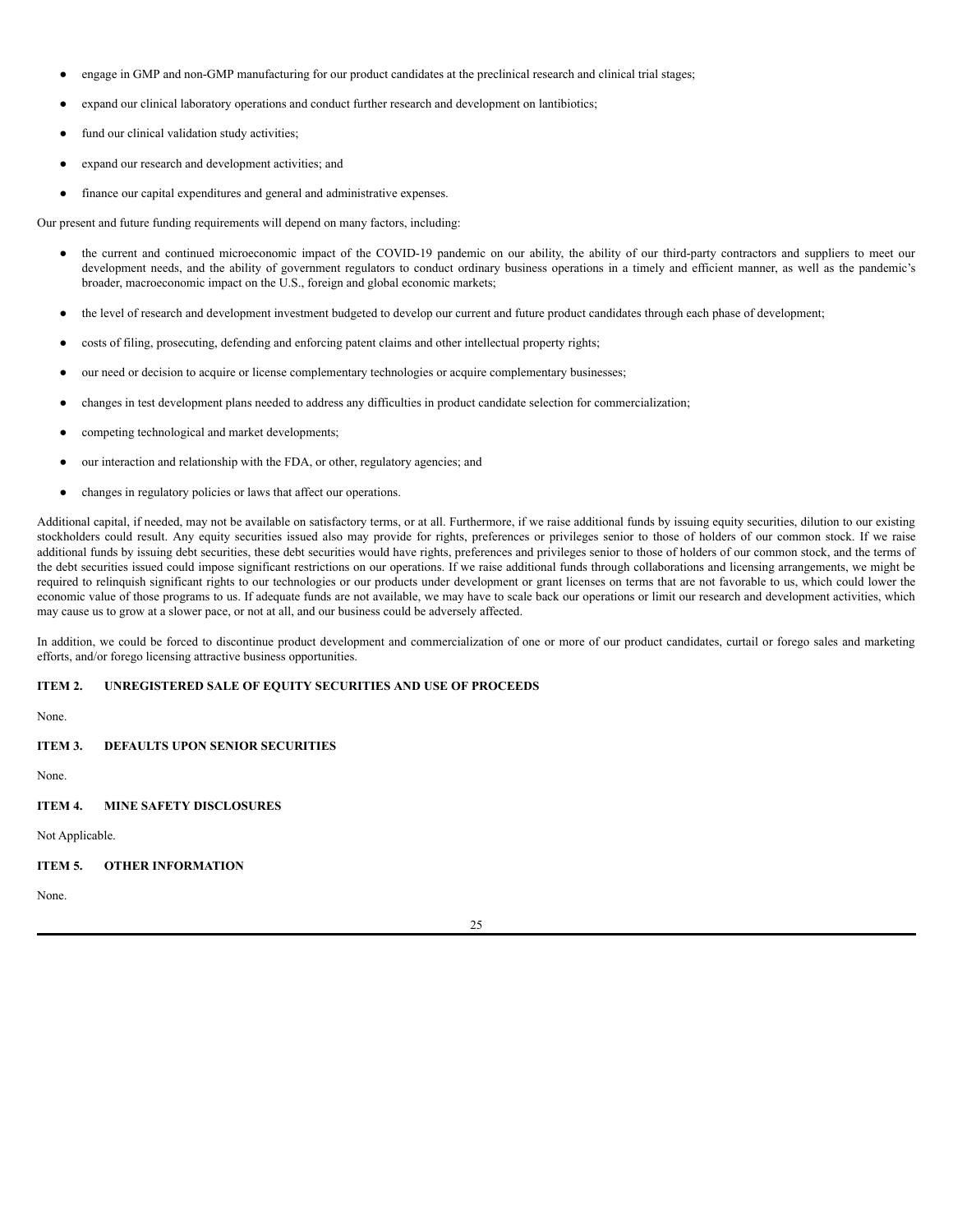## <span id="page-25-0"></span>**ITEM 6. EXHIBITS**

Incorporated by reference to Exhibits filed after signature page.

## **EXHIBIT INDEX**

|                          |                                                                                                                                                                              | <b>Incorporated by Reference</b> |            |         |                       |                          |
|--------------------------|------------------------------------------------------------------------------------------------------------------------------------------------------------------------------|----------------------------------|------------|---------|-----------------------|--------------------------|
| <b>Exhibit</b><br>number | <b>Exhibit description</b>                                                                                                                                                   | Form                             | File no.   | Exhibit | <b>Filing</b><br>date | <b>Filed</b><br>herewith |
| 3.1                      | Amended and Restated Articles of Incorporation as amended prior to<br>December 29, 2017 (including certificates of designation of Series A, B and<br>C Preferred Stock)      | $8-K$                            | 001-32188  | 3.1     | 12/29/17              |                          |
| 3.2                      | Articles of Amendment to Amended and Restated Articles of Incorporation<br>dated effective December 29, 2017                                                                 | $8-K$                            | 001-32188  | 3.2     | 12/29/17              |                          |
| 3.3                      | Articles of Amendment to Amended and Restated Articles of Incorporation<br>effective January 19, 2018                                                                        | $8-K$                            | 001-32188  | 3.1     | 1/19/18               |                          |
| 3.4                      | Articles of Amendment to Amended and Restated Articles of Incorporation                                                                                                      | $8-K$                            | 001-32188  | 3.4     | 6/26/18               |                          |
| 3.5                      | Articles of Amendment to Amended and Restated Articles of Incorporation                                                                                                      | $8-K$                            | 001-32188  | 3.5     | $2/28$ //22           |                          |
| 3.6                      | <b>Bylaws</b>                                                                                                                                                                | $SB-2$                           | 333-100568 | 3.2     | 10/16/02              |                          |
| 3.7                      | <b>First Amendment to Bylaws</b>                                                                                                                                             | $8-K$                            | 001-32188  | 3.1     | 6/9/10                |                          |
| 3.8                      | <b>Second Amendment to Bylaws</b>                                                                                                                                            | $8-K$                            | 001-32188  | 3.1     | 8/24/10               |                          |
| 3.9                      | <b>Third Amendment to Bylaws</b>                                                                                                                                             | $8-K$                            | 001-32188  | 3.9     | 2/28/22               |                          |
| 10.1                     | National Research Council (NRC) Canada Technology License Agreement<br>(dated July 26, 2021) and Amendment One (dated September 2, 2021). <sup>*</sup>                       | $10-Q$                           | 001-32188  | 10.0    | 11/15/21              |                          |
| 10.2                     | <b>NRC Technology License Amendment 2</b>                                                                                                                                    | $10-K$                           | 001-32188  | 10.6    | 3/24/22               |                          |
| 10.3                     | <b>NRC Technology License Amendment 3</b>                                                                                                                                    | $10-K$                           | 001-32188  | 10.7    | 3/24/22               |                          |
| 10.4                     | 2021 Equity Incentive Plan+                                                                                                                                                  | $8-K-$                           | 001-32188  | 10.1    | 2/28/22               |                          |
| 10.5                     | Form Stock Option Award Agreement (Directors)+                                                                                                                               | $8-K-$                           | 001-32188  | 10.2    | 2/28/22               |                          |
| 10.6                     | Form Stock Option Award Agreement (Employees)+                                                                                                                               | $8-K-$                           | 001-32188  | 10.3    | 2/28/22               |                          |
| 10.7                     | Form Stock Option Award Agreement (Consultants)+                                                                                                                             | $8-K-$                           | 001-32188  | 10.4    | 2/28/22               |                          |
| 31.1                     | Certification of Principal Executive Officer pursuant to Rule 13a-14 and Rule<br>15d-14(a), promulgated under the Securities and Exchange Act of 1934, as<br>amended.        |                                  |            |         |                       | $\mathbf X$              |
| 31.2                     | Certification of Principal Financial Officer pursuant to Rule 13a-14 and Rule<br><u>15d-14(a), promulgated under the Securities and Exchange Act of 1934, as</u><br>amended. |                                  |            |         |                       | X                        |
| 32.1                     | Certification pursuant to 18 U.S.C. Section 1350, as adopted pursuant to<br>Section 906 of the Sarbanes-Oxley Act of 2002 (Principal Executive Officer).                     |                                  |            |         |                       | X                        |
| 32.2                     | Certification pursuant to 18 U.S.C. Section 1350, as adopted pursuant to<br>Section 906 of the Sarbanes-Oxley Act of 2002 (Chief Financial Officer).                         |                                  |            |         |                       | X                        |
| 101.INS                  | <b>Inline XBRL Instance Document</b>                                                                                                                                         |                                  |            |         |                       |                          |
| 101.SCH                  | Inline XBRL Taxonomy Extension Schema                                                                                                                                        |                                  |            |         |                       | X                        |
| 101.CAL                  | Inline XBRL Taxonomy Extension Calculation Linkbase                                                                                                                          |                                  |            |         |                       | Χ                        |
| 101.DEF                  | Inline XBRL Taxonomy Extension Definition Linkbase                                                                                                                           |                                  |            |         |                       | X                        |
| 101.LAB                  | Inline XBRL Taxonomy Extension Label Linkbase                                                                                                                                |                                  |            |         |                       | X                        |
| 101.PRE                  | Inline XBRL Taxonomy Extension Presentation Linkbase                                                                                                                         |                                  |            |         |                       | X                        |
| 104                      | Cover Page Interactive Data File (embedded within the Inline XBRL<br>document)                                                                                               |                                  |            |         |                       |                          |

\* Confidential treatment has been granted as to certain portions of this exhibit pursuant to Rule 406 of the Securities Act of 1933, as amended, or Rule 24b-2 of the Securities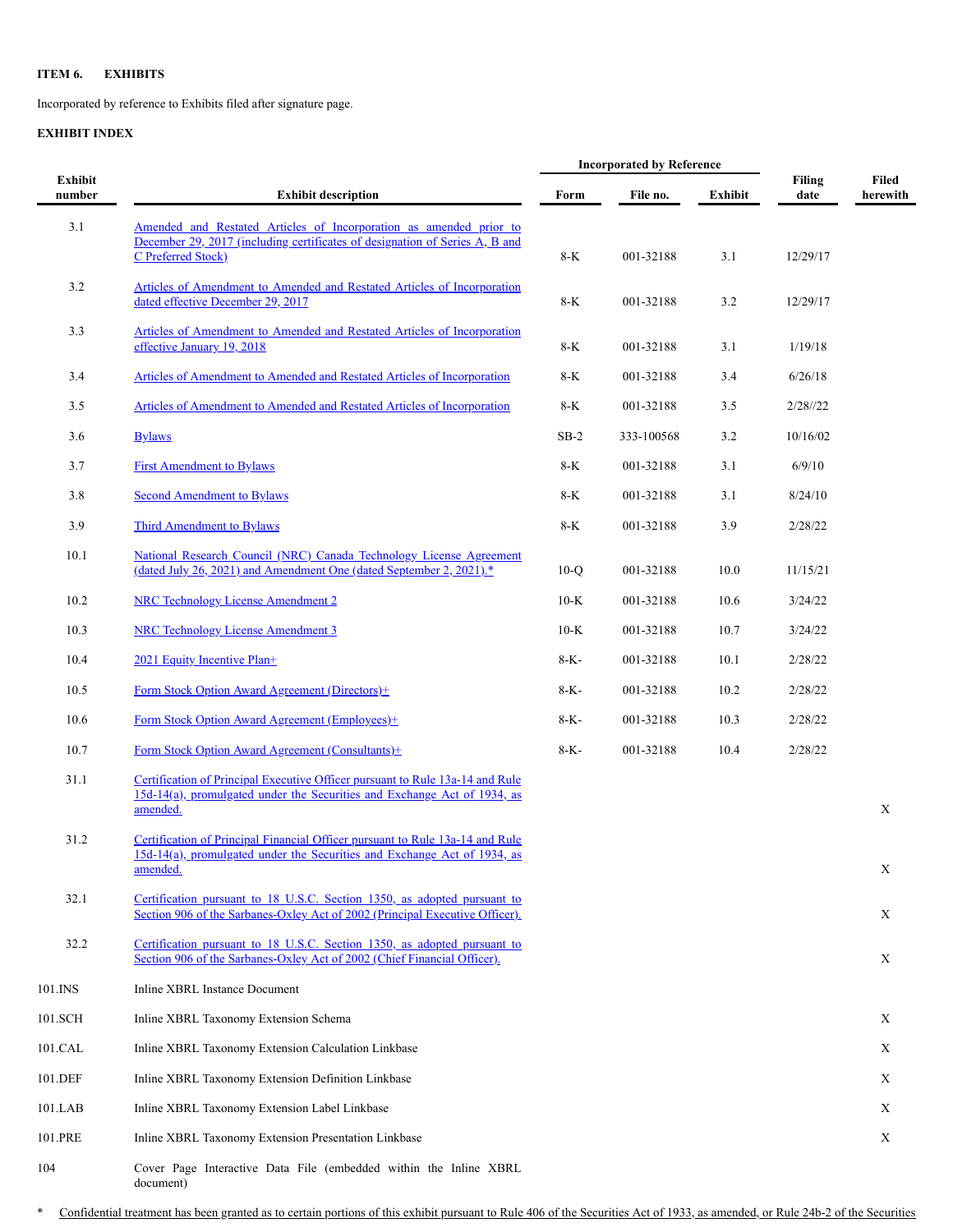Exchange Act of 1934, as amended.

+ Executive management contract or compensatory plan or arrangement.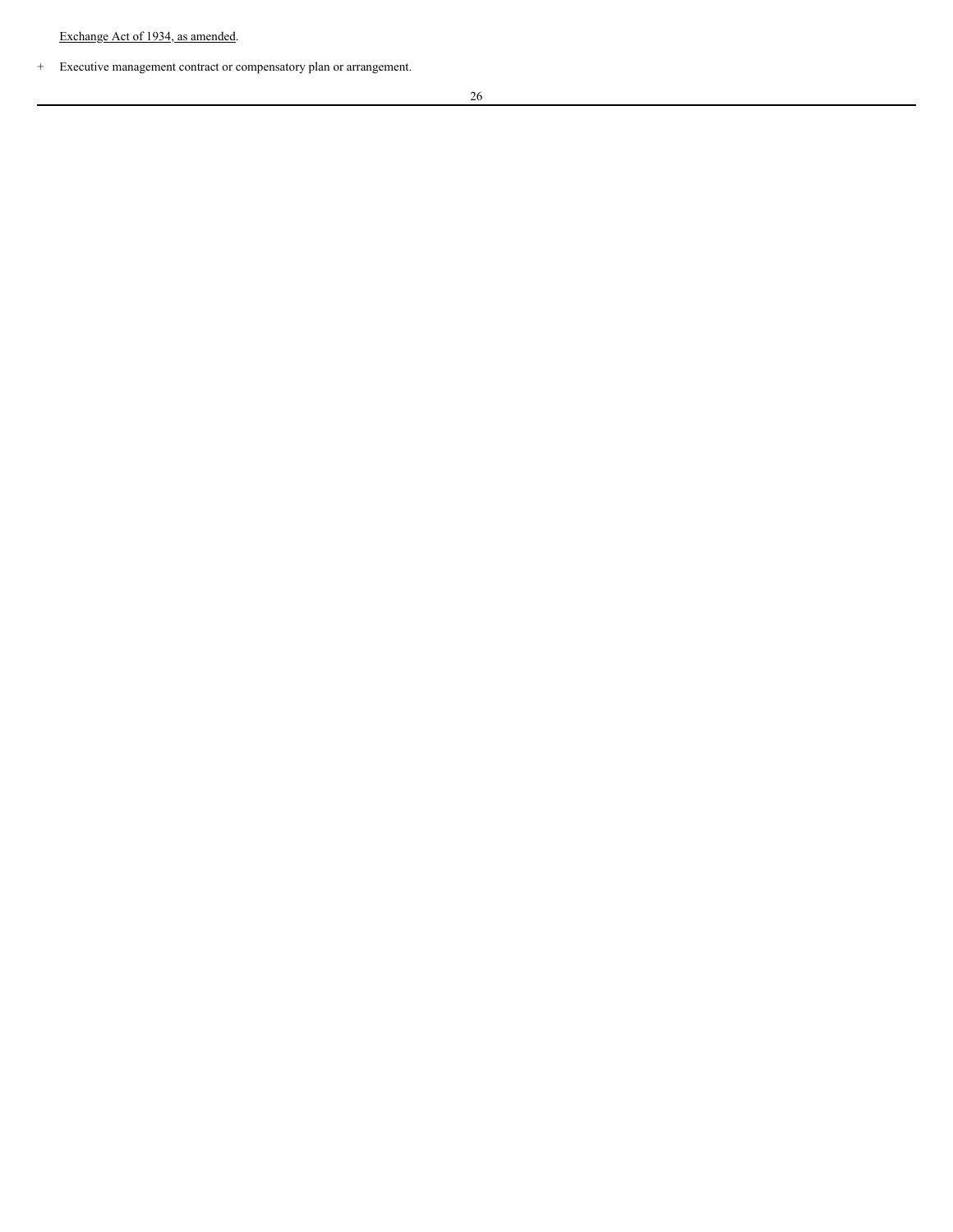## **SIGNATURES**

<span id="page-27-0"></span>In accordance with the requirements of the Exchange Act, the registrant caused this report to be signed on its behalf by the undersigned, thereunto duly authorized on this 13th day of May, 2022.

## **ORAGENICS, INC.**

BY: */s/ Michael Sullivan*

Michael Sullivan, Interim Principal Executive Officer

BY: */s/ Michael Sullivan*

Michael Sullivan, Chief Financial Officer and Principal Accounting Officer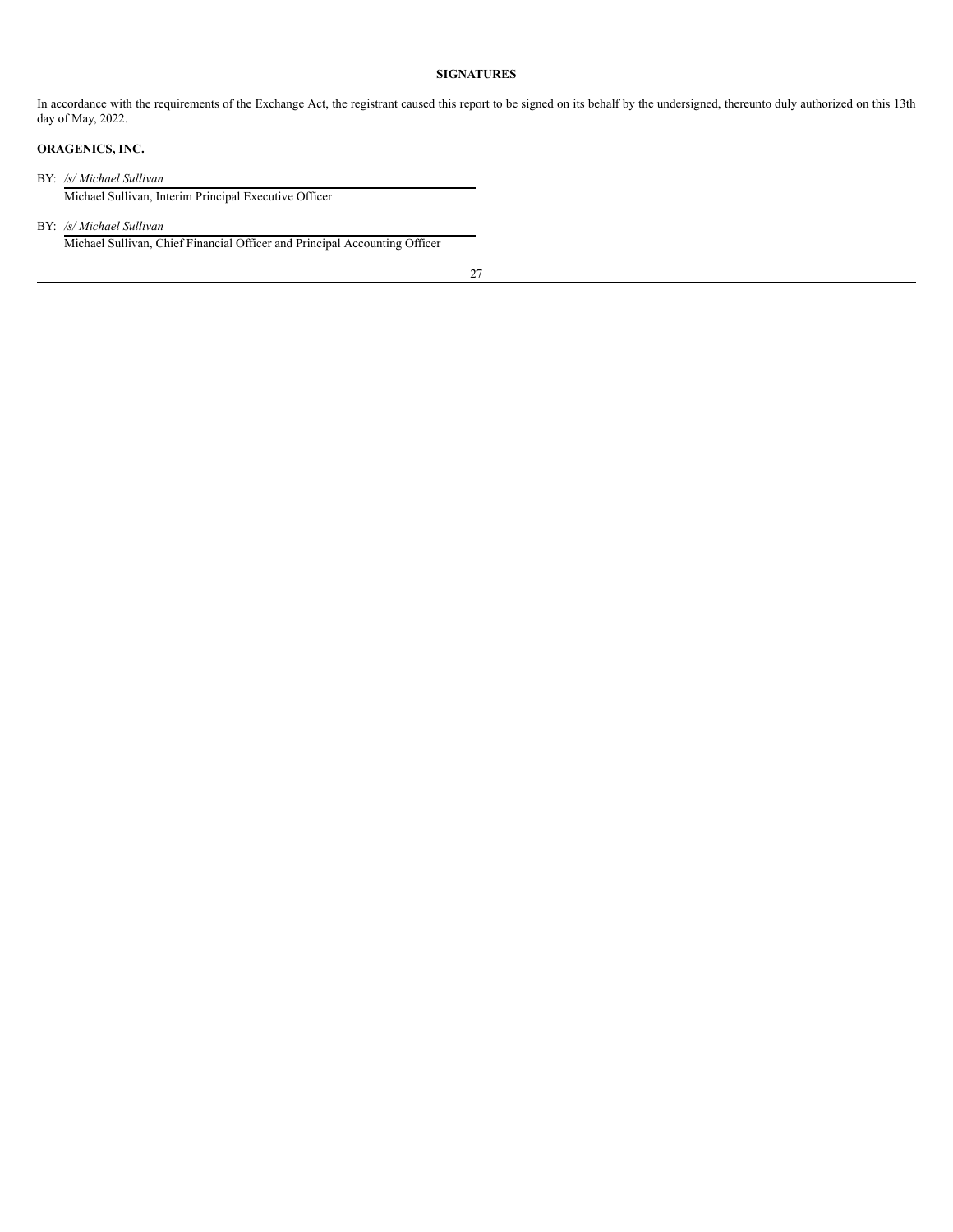#### **CERTIFICATION**

I, Michael Sullivan, certify that:

1. I have reviewed this Quarterly Report on Form 10-Q of Oragenics, Inc.;

2. Based on my knowledge, this report does not contain any untrue statement of a material fact or omit to state a material fact necessary to make the statements made, in light of the circumstances under which such statements were made, not misleading with respect to the period covered by this report;

3. Based on my knowledge, the financial statements, and other financial information included in this report, fairly present in all material respects the financial condition, results of operations and cash flows of the registrant as of, and for, the periods presented in this report;

4. The registrant's other certifying officer and I are responsible for establishing and maintaining disclosure controls and procedures (as defined in Exchange Act Rules 13a-15(e) and 15d-15(e)) and internal control over financial reporting (as defined in Exchange Act Rules 13a-15(f) and 15d-15(f)) for the registrant and have:

(a) Designed such disclosure controls and procedures, or caused such disclosure controls and procedures to be designed under our supervision, to ensure that material information relating to the registrant, including its consolidated subsidiaries, is made known to us by others within those entities, particularly during the period in which this report is being prepared;

(b) Designed such internal control over financial reporting, or caused such internal control over financial reporting to be designed under our supervision, to provide reasonable assurance regarding the reliability of financial reporting and the preparation of financial statements for external purposes in accordance with generally accepted accounting principles;

(c) Evaluated the effectiveness of the registrant's disclosure controls and procedures and presented in this report our conclusions about the effectiveness of the disclosure controls and procedures, as of the end of the period covered by this report based on such evaluation; and

(d) Disclosed in this report any change in the registrant's internal control over financial reporting that occurred during the registrant's most recent fiscal quarter that has materially affected, or is reasonably likely to materially affect, the registrant's internal control over financial reporting; and

5. The registrant's other certifying officer and I have disclosed, based on our most recent evaluation of internal control over financial reporting, to the registrant's auditors and the audit committee of the registrant's Board of Directors:

(a) All significant deficiencies and material weaknesses in the design or operation of internal control over financial reporting which are reasonably likely to adversely affect the registrant's ability to record, process, summarize and report financial information; and

(b) Any fraud, whether or not material, that involves management or other employees who have a significant role in the registrant's internal control over financial reporting.

Dated this 13th day of May, 2022

By: */s/ Michael Sullivan* Michael Sullivan Interim Principal Executive Officer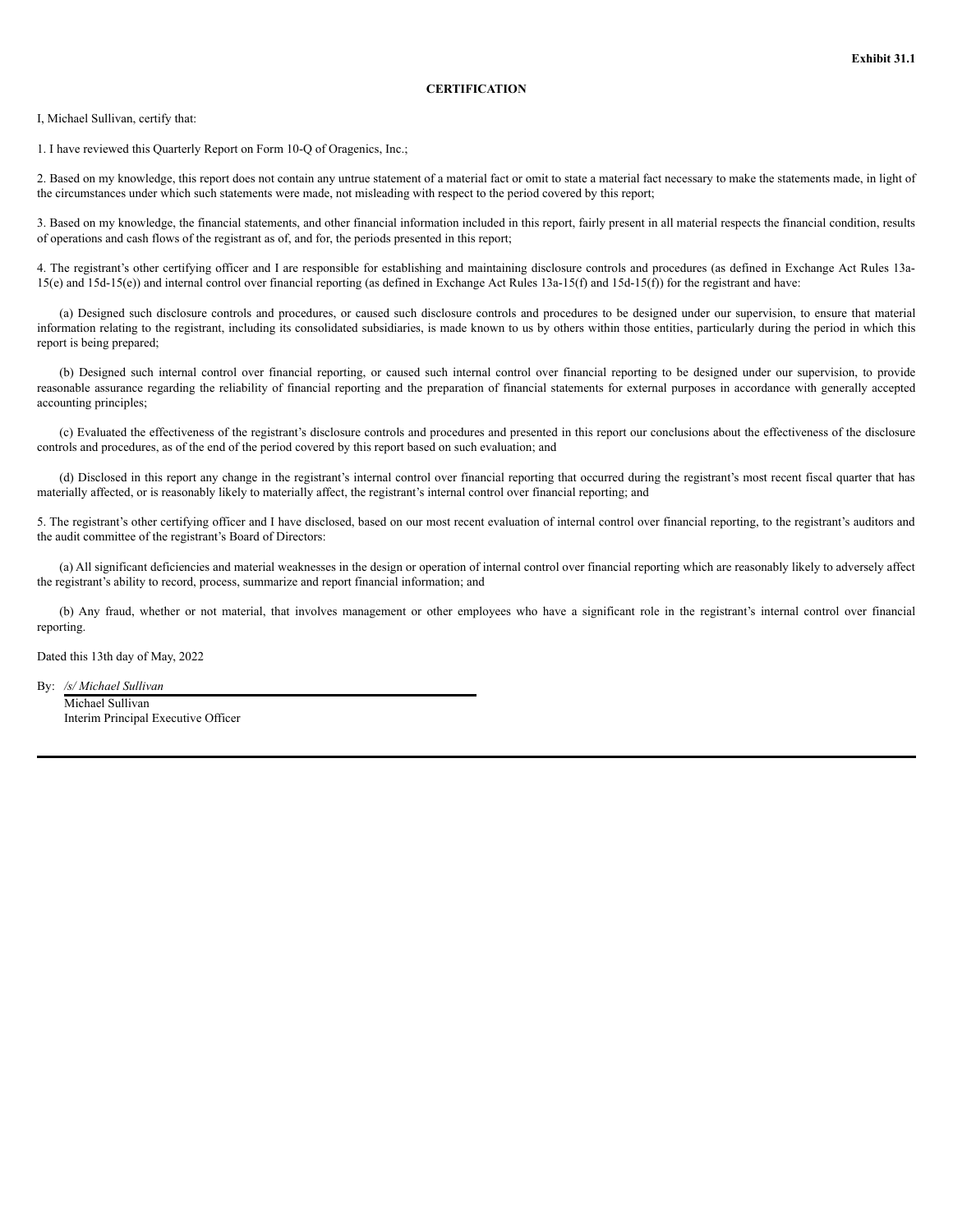#### **CERTIFICATION**

I, Michael Sullivan, certify that:

1. I have reviewed this Quarterly Report on Form 10-Q of Oragenics, Inc.;

2. Based on my knowledge, this report does not contain any untrue statement of a material fact or omit to state a material fact necessary to make the statements made, in light of the circumstances under which such statements were made, not misleading with respect to the period covered by this report;

3. Based on my knowledge, the financial statements, and other financial information included in this report, fairly present in all material respects the financial condition, results of operations and cash flows of the registrant as of, and for, the periods presented in this report;

4. The registrant's other certifying officer and I are responsible for establishing and maintaining disclosure controls and procedures (as defined in Exchange Act Rules 13a-15(e) and 15d-15(e)) and internal control over financial reporting (as defined in Exchange Act Rules 13a-15(f) and 15d-15(f)) for the registrant and have:

(a) Designed such disclosure controls and procedures, or caused such disclosure controls and procedures to be designed under our supervision, to ensure that material information relating to the registrant, including its consolidated subsidiaries, is made known to us by others within those entities, particularly during the period in which this report is being prepared;

(b) Designed such internal control over financial reporting, or caused such internal control over financial reporting to be designed under our supervision, to provide reasonable assurance regarding the reliability of financial reporting and the preparation of financial statements for external purposes in accordance with generally accepted accounting principles;

(c) Evaluated the effectiveness of the registrant's disclosure controls and procedures and presented in this report our conclusions about the effectiveness of the disclosure controls and procedures, as of the end of the period covered by this report based on such evaluation; and

(d) Disclosed in this report any change in the registrant's internal control over financial reporting that occurred during the registrant's most recent fiscal quarter that has materially affected, or is reasonably likely to materially affect, the registrant's internal control over financial reporting; and

5. The registrant's other certifying officer and I have disclosed, based on our most recent evaluation of internal control over financial reporting, to the registrant's auditors and the audit committee of the registrant's Board of Directors:

(a) All significant deficiencies and material weaknesses in the design or operation of internal control over financial reporting which are reasonably likely to adversely affect the registrant's ability to record, process, summarize and report financial information; and

(b) Any fraud, whether or not material, that involves management or other employees who have a significant role in the registrant's internal control over financial reporting.

Dated this 13th day of May, 2022

By: */s/ Michael Sullivan* Michael Sullivan Principal Financial Officer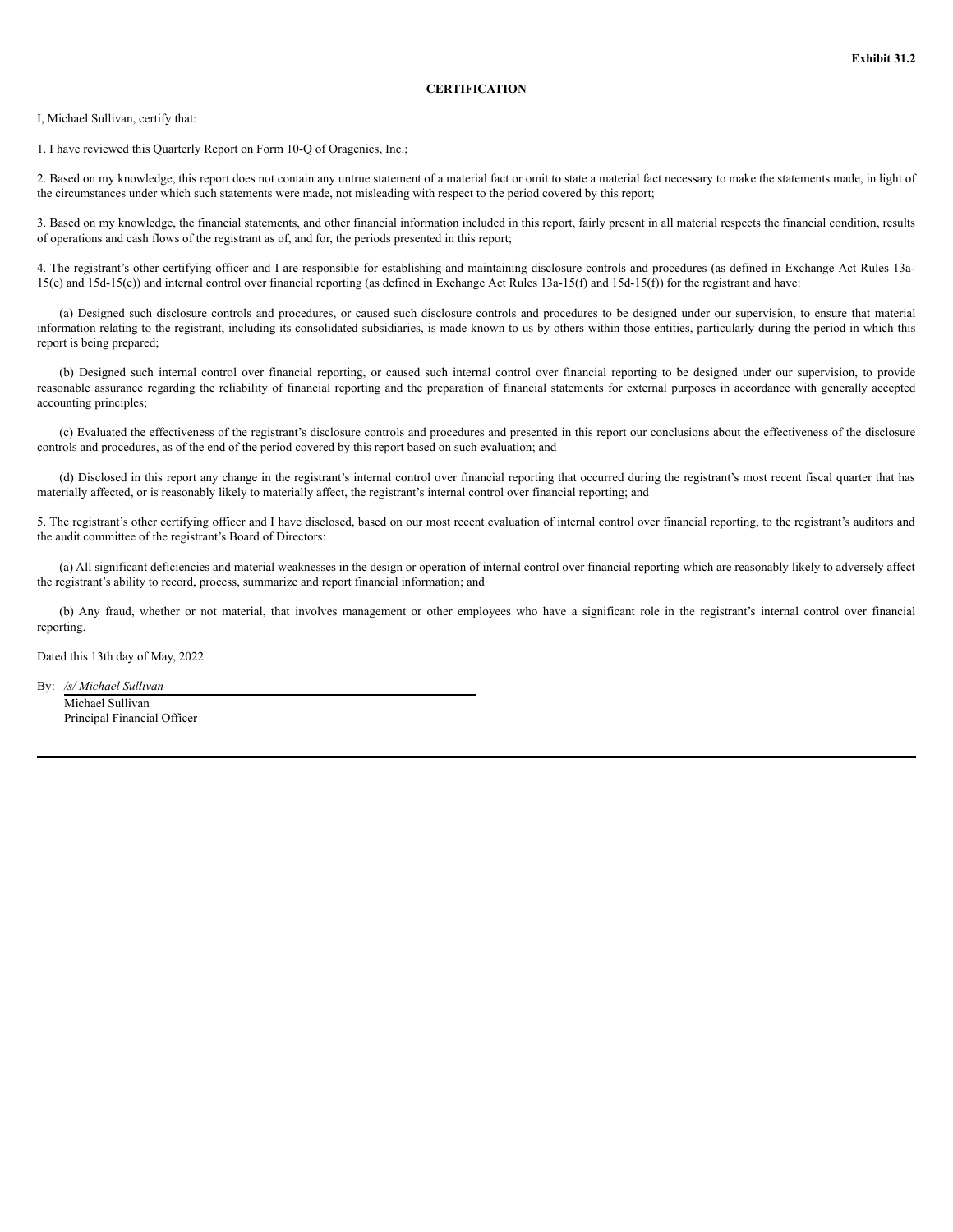#### **Certification of Principal Executive Officer**

## **Pursuant to Section 906 of the Sarbanes-Oxley Act of 2002 (18 U.S.C. Section 1350)**

In connection with the Quarterly Report on Form 10-Q for the quarter ended March 31, 2022 (the "Report") of Oragenics, Inc. (the "Registrant"), as filed with the Securities and Exchange Commission on the date hereof, I, Michael Sullivan, hereby certify, to the best of my knowledge, that:

(1) The Report fully complies with the requirements of Section 13(a) or 15(d) of the Securities Exchange Act of 1934, as amended; and

(2) The information contained in the Report fairly presents, in all material respects, the financial condition and results of operations of the Registrant.

*/s/ Michael Sullivan* Name: Michael Sullivan

Interim Principal Executive Officer

Date: May 13, 2022